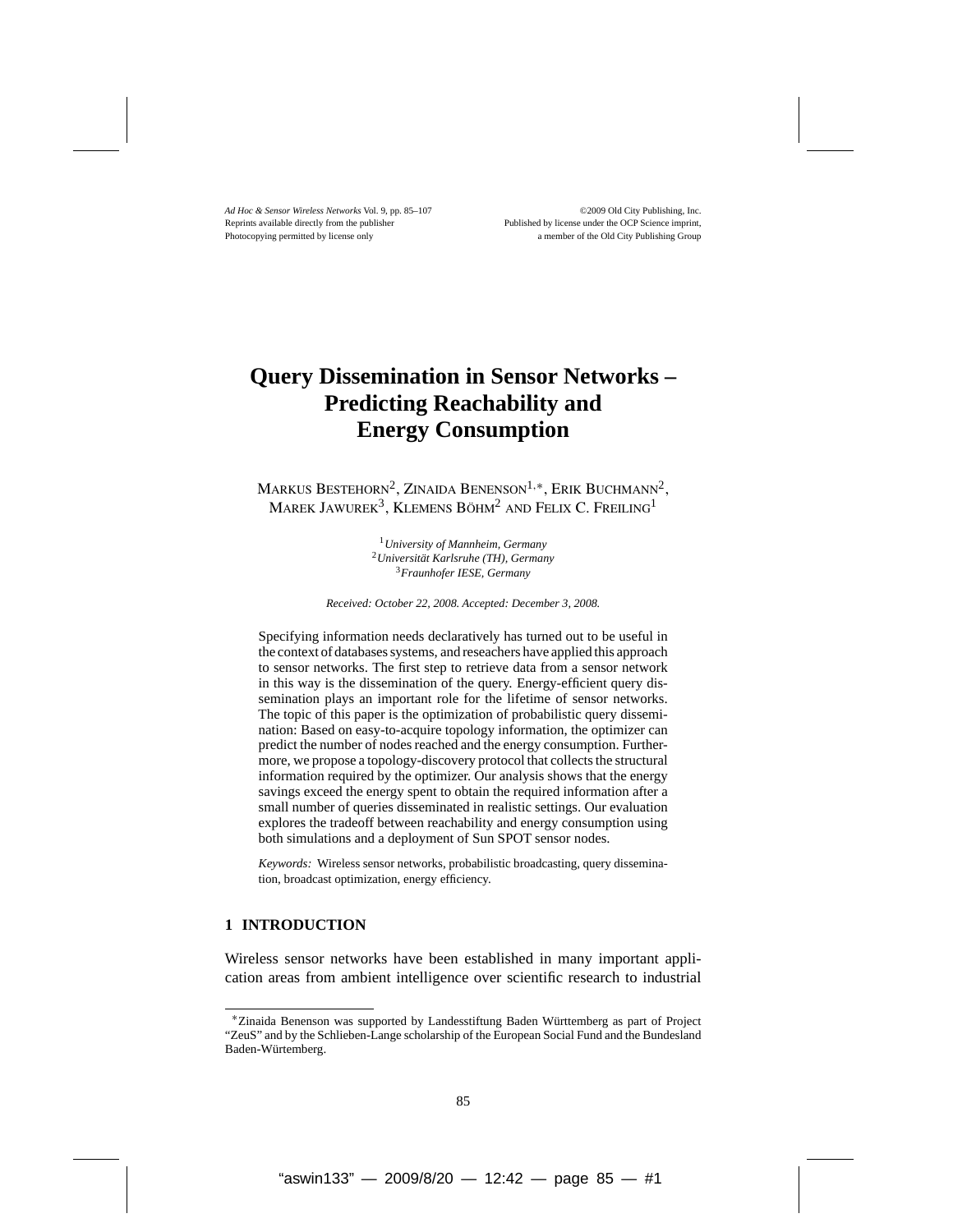uses. Such sensor networks usually consist of numerous battery-powered, stationary nodes [1, 2] equipped with sensing devices, low-power wireless communication and limited computational resources. In order to fulfill complex measurement tasks, the sensor nodes use self-organization techniques to form ad-hoc networks.

State-of-the-art query processors [3, 4] allow the users to access sensor information by issuing declarative queries. Processing of such queries consists of 4 phases, in which the nodes (1) forward the query from a central base station to all nodes, (2) capture sensor values, (3) do in-network query processing and (4) return the results to the base station. Since nodes are battery powered, energy is a valuable resource. Thus, all of these steps must be accomplished using as little energy as possible.

As sending, receiving and idle listening are the most energy-intensive operations, reducing communication is the most important optimization goal in sensor networks. While a lot of research, e.g., [3–5], has focused on Phases (2) to (4), the query-dissemination phase has received much less attention. However, since a query must reach all nodes in the network, while the query result might originate from a few nodes only, the first phase causes much communication. To avoid unnecessary energy consumption for query dissemination, we focus on this first phase of query processing.

One way to save communication effort is to reduce the number of query broadcasts in the dissemination phase. However, this may have a negative effect on quality-of-service parameters of the query. If energy is saved by querying only, say, 50% of the nodes, the accuracy of the query result degrades. How much it degrades depends on many factors, e.g., the query, the distribution of the nodes reached, and correlations between values measured at different nodes. The relation between these factors, the quality of the result and the percentage of nodes reached is not very well understood. Quantifying this tradeoff between the dissemination strategy and the service quality is the topic of this paper.

**Related Work.** While numerous sophisticated in-network query processing techniques have been developed [3, 4, 6, 7], they mostly focus on operator processing, optimization and aggregation techniques. The dissemination of the query from the base station into the network has either been disregarded or is done via simple flooding [5, 8]. It is well known that flooding wastes energy. For example, analyses [9] have shown that a rebroadcast increases the area where the message is received by 61% at most, dropping to  $\approx$ 20% for average networks, i.e., most rebroadcasts will not let additional nodes receive the query if simple flooding is used. Furthermore, most nodes receive the query more than once. This should be avoided, since receiving messages consumes energy as well.

To avoid the disadvantages of simple flooding, several mechanisms for broadcasting in wireless networks have been proposed. An overview on such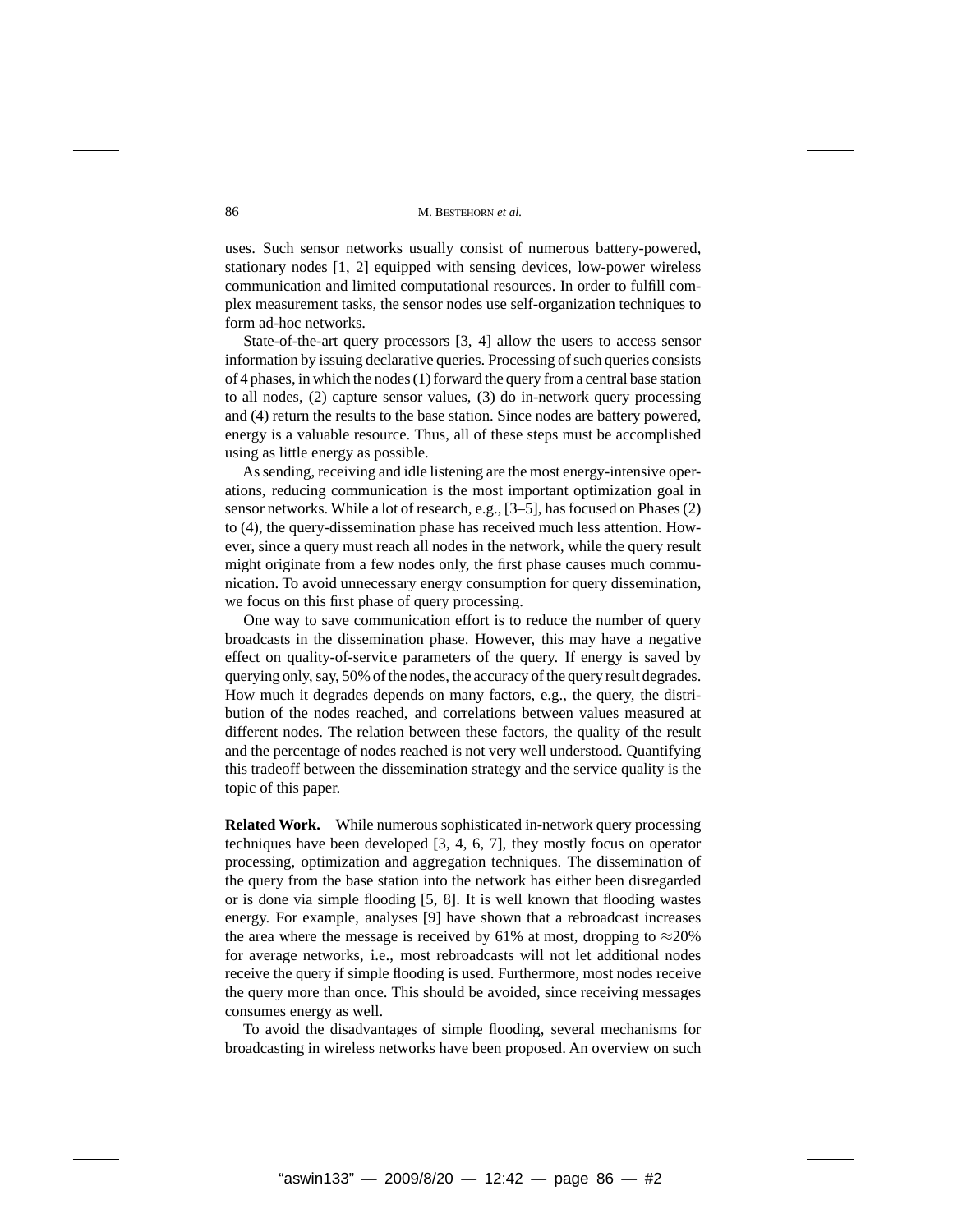broadcasting mechanisms is presented in [10]. Generally, these approaches try to control which nodes rebroadcast a message in order to keep the number of nodes that receive the query more than once as small as possible.

In *neighbor-knowledge*-broadcasting schemes [11, 12], nodes use detailed local topology information to determine which nodes must rebroadcast a message: For example, [11] requires every node to store topology information about all nodes reachable via 2 hops. This information is used to ensure that a node rebroadcasts only if this is necessary to reach all nodes. However, this comes at cost of acquiring and maintaining topology information, which is significant. Furthermore, identifying the nodes which have to broadcast is difficult, even if full topology information is available: Finding a minimal set of rebroadcasting nodes is equivalent to the Dominating Set Problem, which is NP-complete [13].

Another promising category of approaches for broadcasting in wireless networks are *probabilistic* or *epidemic* algorithms. Compared to schemes using neighbor-knowledge, these methods do not need to acquire, store and update knowledge about nodes in their vicinity. For example, with *counter-based flooding* [9, 14], if a node hears *k* or more of its neighbors rebroadcast the message, it suppresses its own transmission. Similarly, probabilistic approaches assign a probability *p* to each node which determines the probability of a rebroadcast. To determine the value of the afore mentioned parameters, these approaches also require some, but less detailed knowledge about the network. For example, if the rebroadcast probability  $p$  is too high, the disadvantages of simple flooding arise, and if *p* is too low, only a fraction of nodes receive the broadcast message.

**Contributions.** In this paper, we study query-dissemination techniques that are a combination of acquiring topological information, reachability estimation and probabilistic flooding. We develop a model which predicts the number of nodes reached and the energy consumed based on relatively coarse topology information, compared to topology-based approaches, and a given rebroadcast probability. Using extensive simulations and experiments we explore the tradeoff between energy, reachability and structural information required. We show that little structural information on the network allows to predict the number of nodes reached according to a certain broadcast probability *p*. Our model allows estimating the number of transmissions in advance. More specifically, we make the following contributions:

1. We introduce a model to estimate the reachability and the number of transmissions depending on to the rebroadcast probability *p*. Our model relies on connectivity information and requires a histogram containing the number of nodes reached with each rebroadcast, starting at the base station.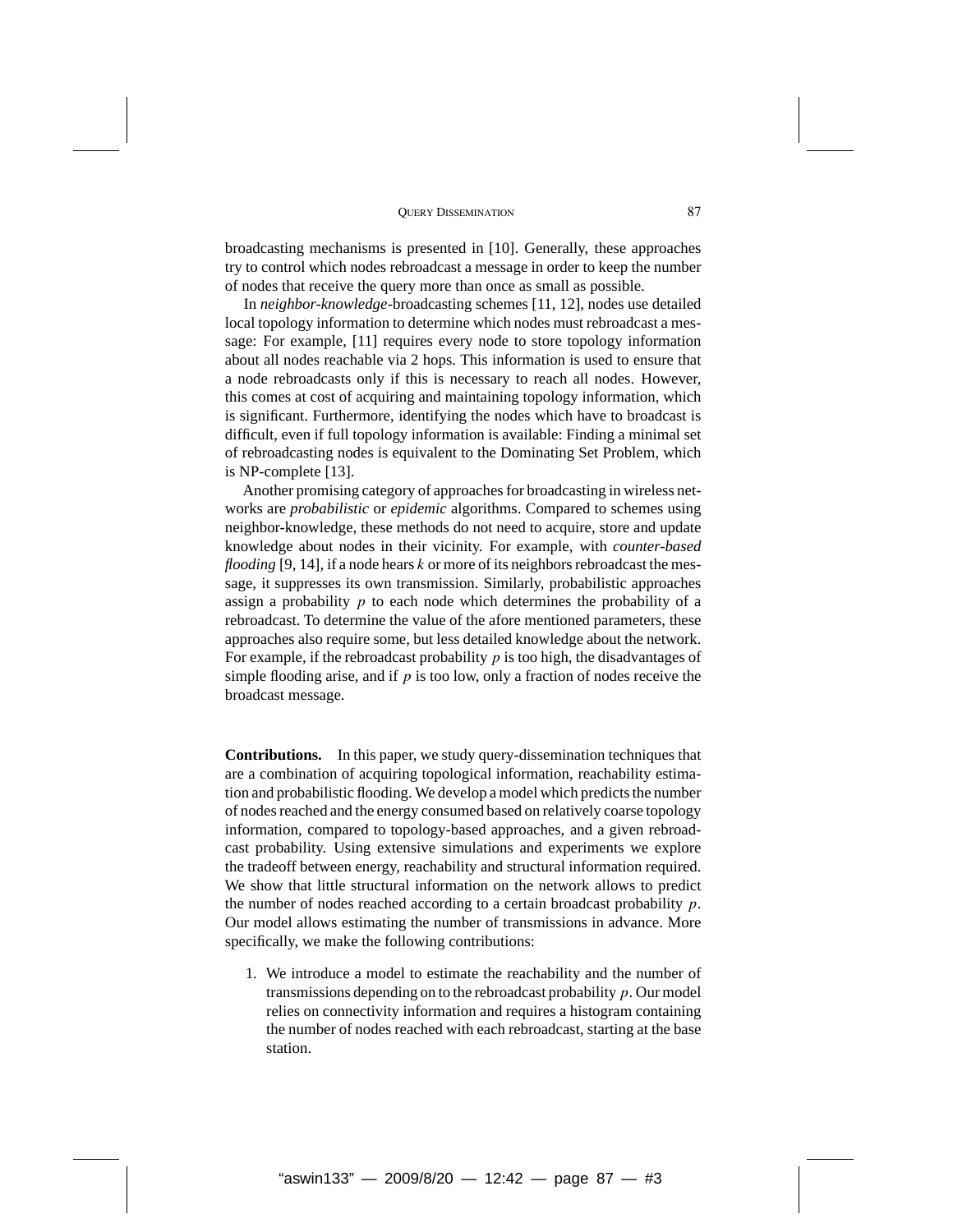- 2. We discuss several options to acquire the topology information required for our approach, and we describe a lightweight topology-discovery protocol to obtain this information. Our analysis shows that gathering structural information and computing an optimal *p* saves energy after a small number of probabilistic floodings in realistic settings.
- 3. We have conducted simulations with up to 425 nodes to verify the results of our model for large numbers of nodes. Furthermore, we have tested our findings using a real testbed consisting of 17 Sun Spot sensor nodes.

**Outline.** In Section 2 we present a model which estimates the number of nodes reached and energy spent by probabilistic flooding for a particular rebroadcast probability *p*. The model depends on topological information. In Section 3 we show how to gather the information required efficiently. In Section 4 we present simulation and experimental results, and we conclude in Section 5.

# **2 REACHABILITY AND ENERGY-CONSUMPTION PREDICTION FOR QUERY DISSEMINATION**

In this work we focus on probabilistic flooding where each node rebroadcasts queries with a fixed probability *p*. Parameter *p* allows to fine-tune the tradeoff between energy spent for query dissemination and the number of nodes reached. Moreover, the analysis in [15] has shown that in most (densely connected) sensor networks there exists a  $p_0 < 1$  such that all nodes are reached by the base station. Thus, if the rebroadcast probability  $p$  is larger than  $p_0$ , more queries are forwarded than necessary, and the query dissemination can save energy by using  $p_0$ . On the other hand, if  $p < p_0$ , the query reaches only a fraction of nodes. This can be useful to trade energy for result quality. Our goal is to develop a model to predict for every *p* the number of nodes *R* reached and the energy *E* consumed by the query-dissemination process. Knowing the dependencies between  $p$ ,  $R$  and  $E$  allows the base station to estimate how many nodes can be reached using a fixed amount of energy, or at which  $p$  improving the reachability means spending a huge amount of energy to reach only a few nodes more.

Energy-usage prediction depends on reachability prediction, which in turn depends on the network topology. The more the base station knows about network topology, the more precise the predictions can be. However, gathering topology information consumes energy. We are interested in making predictions using topological information which can be obtained without exhausting potential energy savings due to gathering fine-grained topology information. In the following we will predict the reachability *R (p)* and energy consumption *E (p)* according to given topological information and a rebroadcast probability *p*. More specifically, *R (p)* estimates the number of nodes reached, and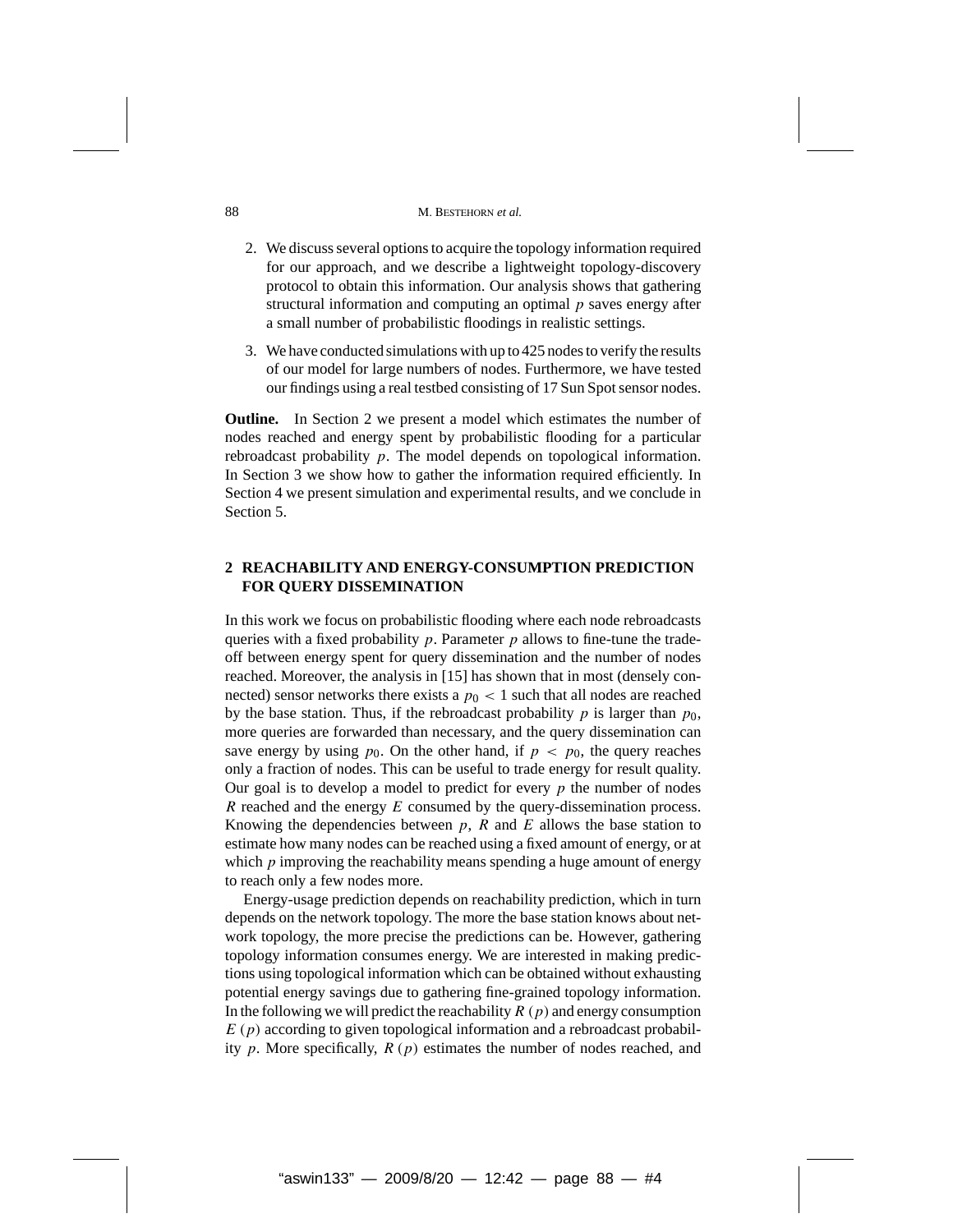$E(p)$  estimates the energy consumption based on the number of messages sent and received.

## **2.1 Assumptions and notations**

Our estimation of the reachability relies on two assumptions:

- **A1** The network is in a stable state while flooding the query, i.e., the topology does not change between obtaining topology information and flooding.
- **A2** A node is either reached by a node that is one hop closer to the base station, or by a node that has the same hop distance to the base station.

The rationale behind Assumption A1 is that, if the topology differs significantly from the topology information available for reachability prediction, the accuracy of the prediction degrades. In reality, networks change over time due to nodes failing or external factors, e.g., weather, improving or degrading radio communication reception. Hence, the topology information may be different from the situation in reality. Thus, Assumption A1 relies on the presence of a mechanism that keeps the topology information sufficiently accurate. In Section 3 we propose such a mechanism and therefore do not factor differences between topology information and reality into our prediction model.

During query dissemination, the messages containing the query disperse through a topology in several steps, beginning at the base station. The nodes which receive the query from the base station can rebroadcast it, so that the query may reach nodes two hops away from the base station. This procedure recurs until all nodes that are connected to the network have received the query. To avoid unnecessary broadcasts, each node stores an identifier for all messages received and does not rebroadcast messages with a known identifier.

If a Node *A* receives a broadcast message from a Node *B*, we say that *A* is reached by *B*. We will denote the set of all nodes reached with *h* hops as *hop set H* [*h*]. Hop sets are disjoint, i.e., each node is member of exactly one hop set. Note that our definition of hop set does not depend on assumptions that do not hold in reality [16], specifically geographical neighborhood, symmetric links or regular communication ranges between the nodes.

#### **2.2 Topological information**

Our analytical model depends on the following topological information. Section 3 will introduce a protocol that collects this information efficiently:

- *histogram* [*h*]: stores the number of nodes reached at each hop from the base station, i.e.,  $\forall i \in \{1 \cdots n\}$ : *histogram*  $[i] = |H[i]|$ .
- *connectivity* [h] stores the average number of connections from one node in hop set *H* [*h*] to a node from *H* [*h* − 1].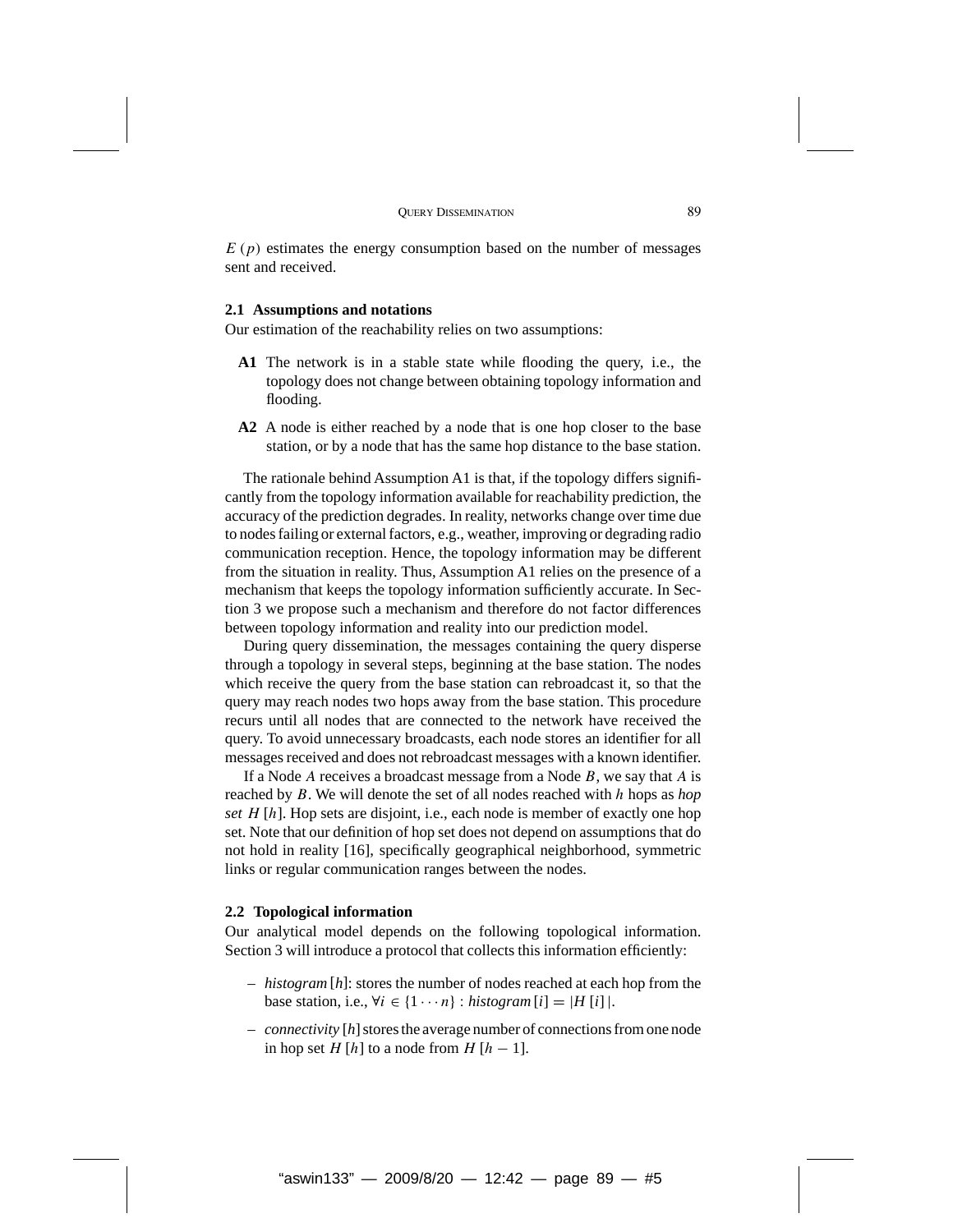

(d) interconnectivity

#### FIGURE 1

Example hops sets and their histogram representation.

– *interconnectivity* [*h*] stores the average number of connections between the nodes from the same hop set, i.e., the connections a node in *H* [*h*] has to other nodes in *H* [*h*].

In the example in Figure 1(a) the hop set *H* [*i*] consists of 3 nodes, the previous hop set  $H[i - 1]$  consists of 2 nodes. Edges represent bi-directional links between nodes. Figure 1 shows the histogram, connectivity and interconnectivity for the example in Figure 1(a): Recall that *histogram* [*h*] is the number of nodes in hop set  $H[h]$ , i.e., hop set  $H[i]$  contains 3 nodes in figure 1, thus *histogram*  $[i] = 3$ . The value for interconnectivity equals the average number of connections within a hop set, e.g., for the example in Figure 1 *interconnectivity* [*i*] is computed as follows: The node on top has a link to the node in the middle, the node in the middle a connection to the node on top and to the bottom one, and the node at the bottom a connection the node in the middle. Thus there are 4 connections within *H* [*i*] and 3 nodes. This results in *interconnectivity*  $[i] = \frac{4}{3}$ . Connectivity is computed similarly.

#### **2.3 Reachability prediction**

Using the abstraction of the hop set, a node can receive a message broadcast by another node in different ways, as illustrated in Figure 2:

- **Direct Reachability:** A node of hop set *H* [*i*] is *reached directly* if the sender of the broadcast is a member of hop set  $H[i - 1]$  (Figure 2(a)).
- **Indirect Reachability:** A node in hop set *H* [*i*] is *reached indirectly* if the sender of the broadcast is a member of the hop set  $H[i]$  as well (Figure 2(b)).
- **Backward Reachability:** A node in *H* [*i*] is *reached backwards* if the sender of the broadcast is a member of a hop set  $H[j]$  with  $j > i$  (Figure 2(c)).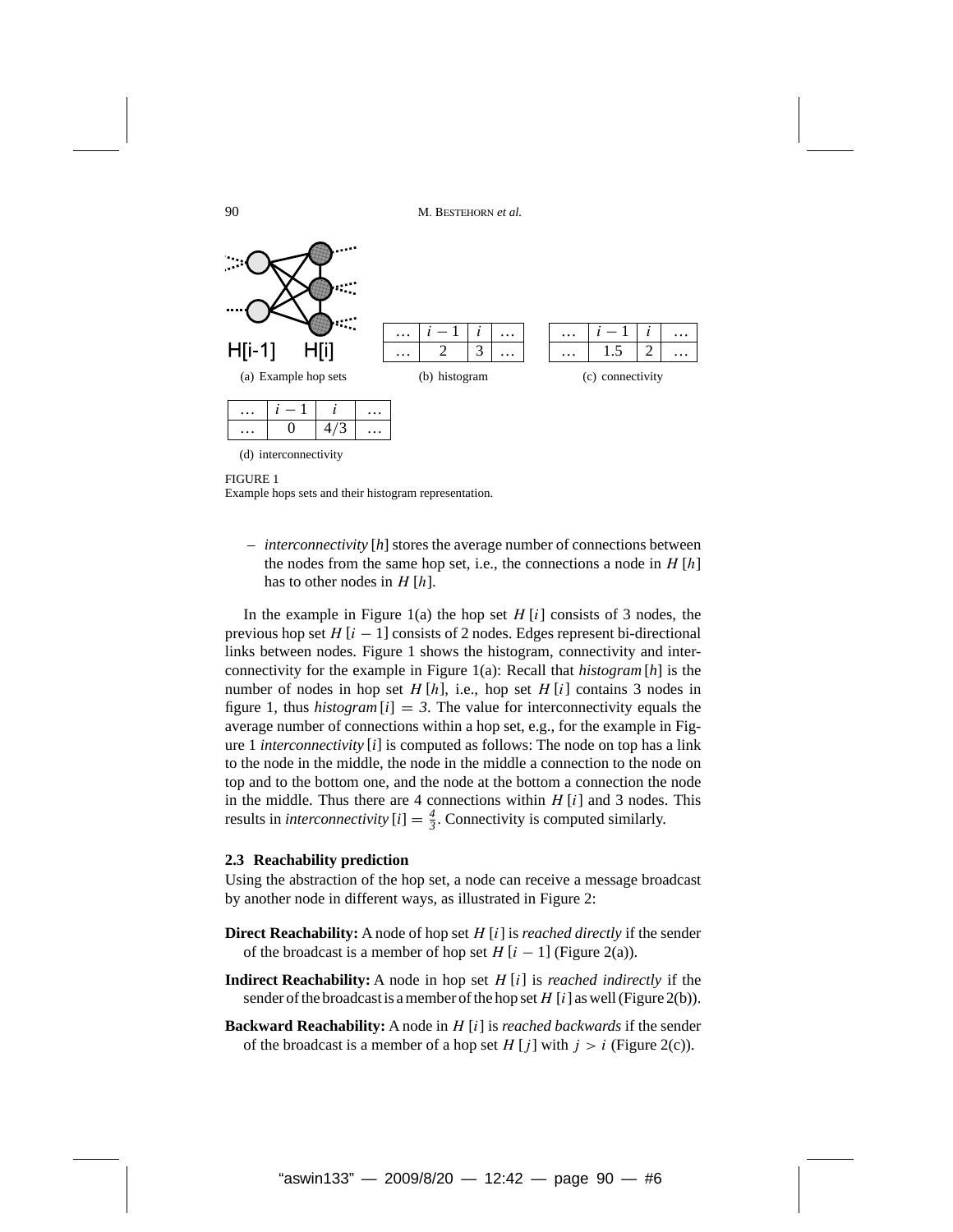

FIGURE 2

Possibilities for reaching a node via broadcast.

Taking backward reachability into account would require more detailed topology information which would have to be gathered by spending more energy. Hence, we will not consider backward transmissions. We will show in Section 4, that our predictions are sufficiently accurate to determine a probability where (almost) all nodes are reached, but only a fraction of nodes forwards the queries.

For the prediction of *R (p)*, the number of nodes reached with rebroadcast probability  $p$ , let  $R_{direct}$   $(h, p)$  be the number of nodes in hop set  $H[h]$  which have been reached directly, and let *Rindirect (h, p)* denote the number of nodes which are reached indirectly. Since backward reachability is left aside, the number of nodes  $R(h, p)$  reached at the  $h$ -th hop can be computed as follows:

$$
R(h, p) = min(Rdirect (h, p) + Rindirect (h, p), histogram[h])
$$
 (1)

In case of simple flooding, i.e.,  $p = 1$ , the predicted number of nodes  $R(h, 1)$ is the number of nodes in the hop set  $H[h]$ . If  $p$  is set to a low value, certain nodes do not rebroadcast the query, and therefore  $R_{direct}(h, p)$  + *Rindirect (h, p)* can be less than *histogram* [*h*]. Since a node can receive the same query more than once from surrounding nodes,  $R_{direct}(h, p)$  +  $R_{indirect}$   $(h, p)$  can be larger than the number of nodes in the hop set *H* [*h*]. The minimum function ensures that at most the actual number of nodes in the hop set is returned. The total reachability for a given *p* is the sum over all hops:

$$
R(p) = \sum_{h} R(h, p) \tag{2}
$$

In the following we will show how the functions *Rdirect (h, p)* and  $R_{indirect}$   $(h, p)$  can be computed to predict  $R(h, p)$ .

**Predicting direct reachability.** Since the base station always forwards, all nodes in the first hop set H [1] receive the query, i.e.,  $R(1, p) = histogram[1]$ . For all  $h > 1$ ,  $R(h, p)$  can be computed recursively using the following idea: A node in the previous hop set *H* [*h*] can only rebroadcast if it has been reached. Therefore, the number of nodes that can rebroadcast the message from  $H[h-1]$  to  $H[h]$  is equal to the number of nodes reached in the previous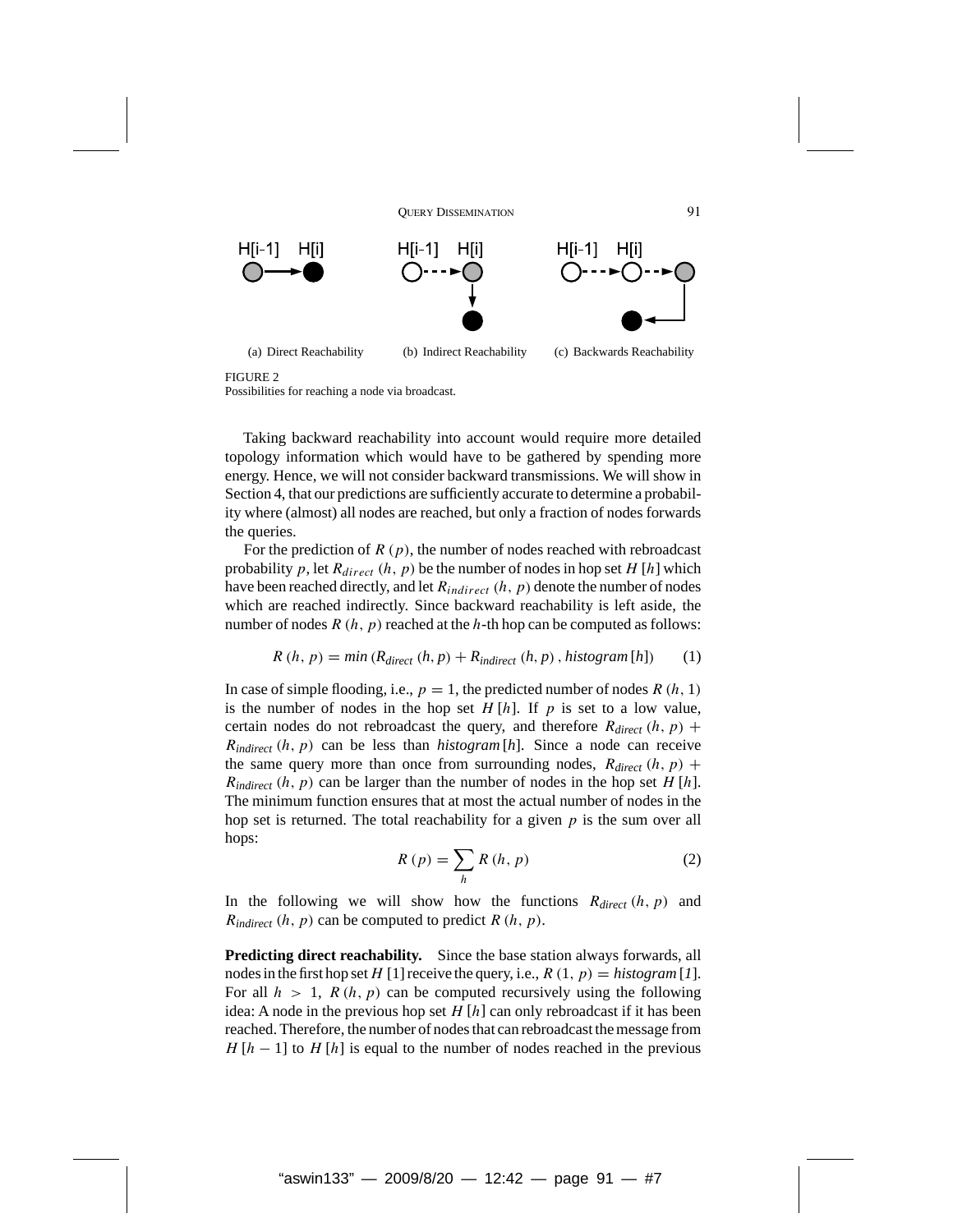hop set *H* [ $h$  − 1], i.e., *R* ( $h$  − 1,  $p$ ). Of these *R* ( $h$  − 1,  $p$ ) nodes, only  $k =$  $R(h-1, p) \cdot p$  rebroadcast.

Let *P* (event) denote the probability of a certain event. Now we need the probability of the event "A node from hop set *H* [*h*] receives its message from a node from hop set  $H[h-1]$ ". The probability of this event is:

$$
P \text{ (reached directly)} = 1 - P \text{ (not reached directly)} \tag{3}
$$

We compute the counter-event "not reached directly" by considering the nodes in  $H[h-1]$  which have not received the query previously. Let  $m = histogram[h-1]$ , and recall that  $k = R(h-1, p) \cdot p$ , then  $m-k$  nodes in *H* [ $h - 1$ ] do not rebroadcast. Thus the hop set *H* [ $h - 1$ ] is partitioned into a set of *k* broadcasters and *m* − *k* non-broadcasters. The fundamental idea of Equation 4, which computes the probability of the counter-event, is as follows: The counter-event corresponds to randomly choosing *connectivity* [*h*] nodes out of hop set  $H[h-1]$  and choosing non-broadcasters only. When randomly choosing the first node, the probability to choose one of the  $m - k$ non-broadcasters is  $\frac{m-k}{m}$ . For every node chosen, the total number of nodes remaining is reduced by 1. Therefore, assuming that the first node chosen was a non-broadcaster, the probability the next randomly chosen node is also a non-broadcaster is  $\frac{m-k-1}{m-1}$ . Thus, the probability that the first *connectivity* [*h*] randomly chosen nodes are non-broadcasters is computed by Equation 4:

$$
P \text{ (not reached directly)} = \prod_{l=0}^{\lceil \text{connectivity}[h] \rceil - l} \frac{m - k - l}{m - l} \tag{4}
$$

We now calculate the number of nodes from hop set *H* [*h*] receiving the query directly by multiplying the probability *P (*reached directly*)* with the number of nodes in the hop set:

$$
R_{direct} (h, p) = P
$$
 (reached directly)  $\cdot$  *histogram* [h] for h>1 (5)

Due to the fact that *P* (reached directly) is computed using  $k =$  $R(h-1, p) \cdot p$ , this results in the following recursive function:

$$
R_{direct} (h, p) = \begin{cases} histogram[1] & \text{if } h = 1\\ P \text{ (reached directly)} \cdot histogram[h] & \text{if } h > 1 \end{cases}
$$
 (6)

The remaining nodes in hop set *H* [*h*] can still be reached indirectly, i.e., by a subsequent broadcast by nodes from the same hop set.

**Predicting indirect reachability.** To calculate the number of nodes reached indirectly, we assume that the nodes which have received the message are equally distributed over the hop set. Thus, if *k* from *n* nodes are directly reached, each node in the hop set has obtained the message with probability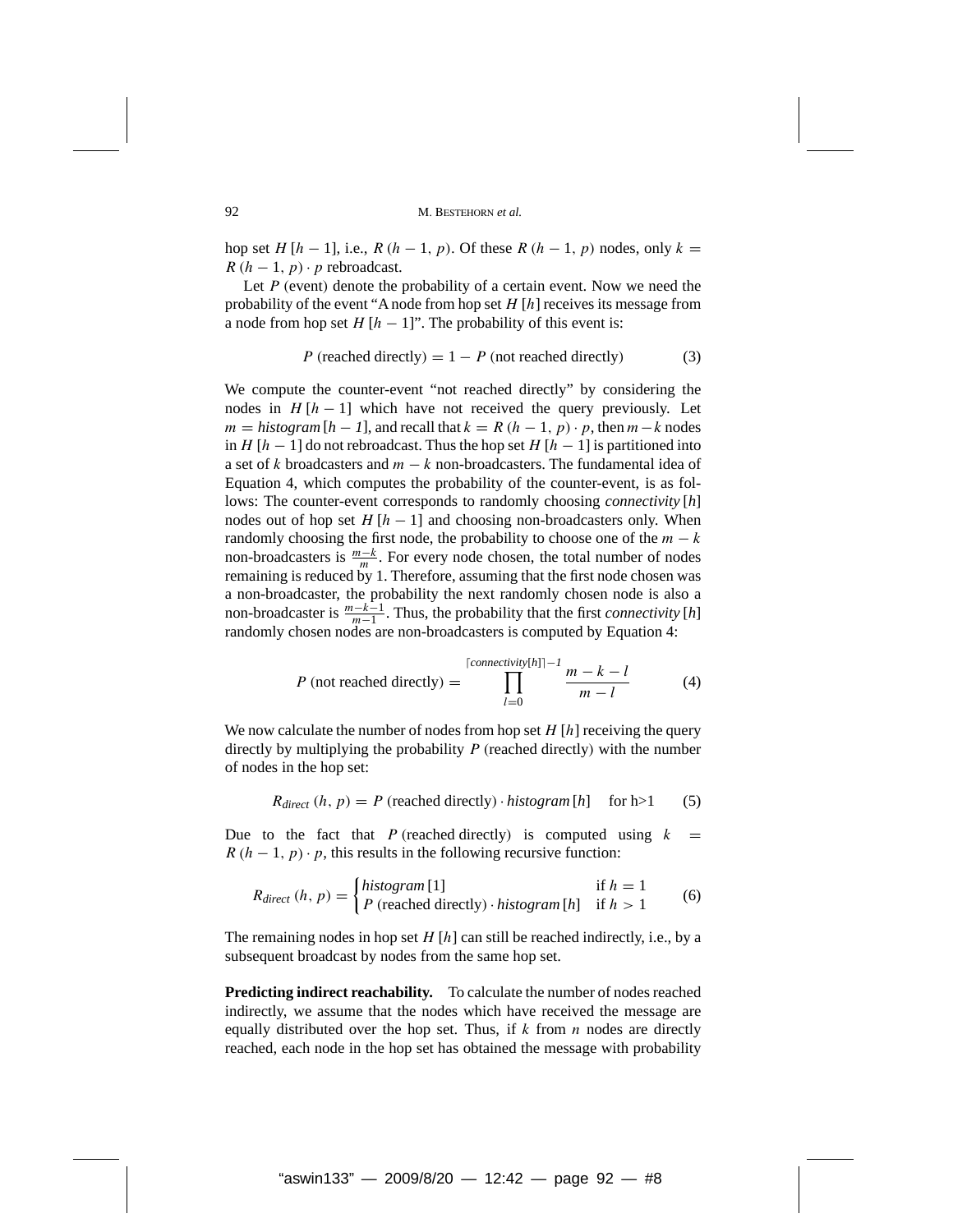$\frac{k}{n}$ . Our experimental evaluation will show that this simplification is legitimate, i.e., it is not necessary to collect topological information in more detail. To estimate the number of nodes reached indirectly, we multiply the probability  $P$  (reached directly)  $\cdot$  *p* that a node reached directly rebroadcasts with the interconnectivity and number of nodes reached in the hop set:

$$
R_{indirect} (h, p) = P \text{ (reached directly)} \cdot p \cdot interconnectivity [h] \cdot histogram [h] \tag{7}
$$

#### **2.4 Prediction of energy consumption**

Having estimated the number of nodes reached, we will estimate the energy required by probabilistic flooding. Therefore, we distinguish between messages sent and received. The number of messages sent in hop set *H*[*h*] is as follows:

$$
msgs_{sent}(h, p) = R(h, p) \cdot p \tag{8}
$$

A node in hop set *H* [*h*] might receive messages from nodes in many other hop sets. As we have explained in Subsection 2.3, modeling backward reachability would require topological information with a very high level of detail. We estimate the number of received messages  $msgs_{received}$   $(h, p)$  by considering nodes in the previous ( $H[h-1]$ ), current ( $H[h]$ ) and next ( $H[h+1]$ ) hop set, because the majority of broadcasts are received from these nodes. Equations 9 and 10 estimate how many messages sent by nodes in *H* [*h*] are received from nodes in the previous/current hop set:

$$
rec_{previous}(h, p) = msgs_{sent}(h, p) \cdot connectivity[h]
$$
 (9)

$$
rec_{current}(h, p) = msgs_{sent}(h, p) \cdot interconnectivity[h] \tag{10}
$$

Since topology information on backward reachability is not available, we estimate the number of connections from  $H[h+1]$  to  $H[h]$  based on the average connectivity of nodes in  $H[h]$  to nodes  $H[h+1]$ . Thus, we assume the number of forward connections the next hop set is equivalent to the number of backward connections. We multiply this number with the number of sent messages to estimate the number of received messages in the next hop set *recnext (h, p)*:

$$
rec_{next}(h, p) = msgs_{sent}(h, p) \cdot \frac{connectivity [h+1] \cdot histogram[h+1]}{histogram[h]}
$$
\n(11)

Finally, the total number of received messages can be estimated as

$$
msgs_{received}(h, p) = rec_{previous}(h, p) + rec_{current}(h, p) + rec_{next}(h, p)
$$
 (12)

The total energy cost of the probabilistic flooding is calculated by multiplying the messages sent and received with the vector of energy costs for sending and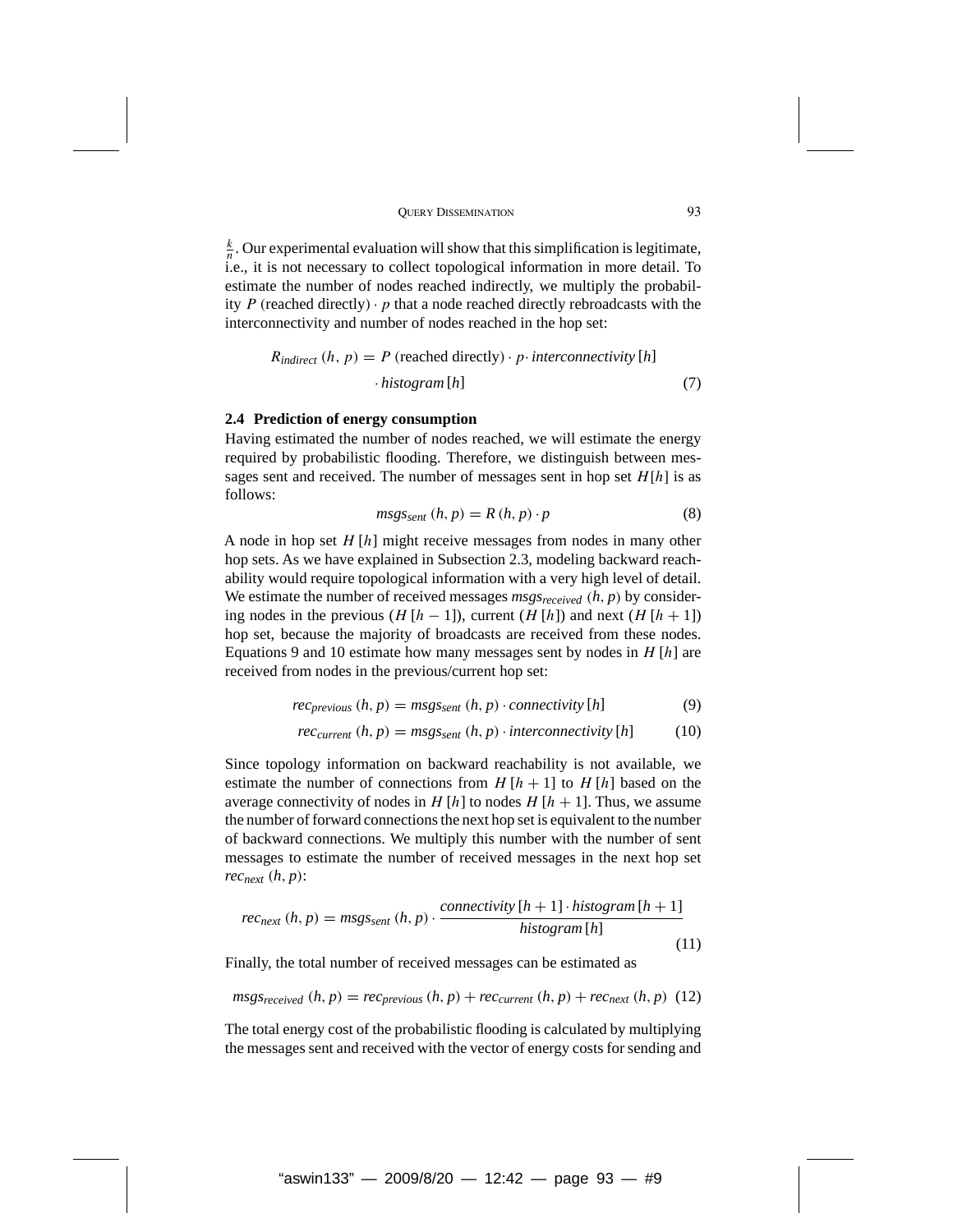| Name   | Description         | Data Type |
|--------|---------------------|-----------|
| sender | Sender of the TDReq | integer   |
| hop    | Hop Number          | integer   |

FIGURE 3

Contents of a Topology-Discovery Request Message.

receiving, and adding them up for every hop set:

$$
E(p) = \sum_{h} (msgs_{sent}, msgs_{received})_{(h,p)} \cdot \begin{pmatrix} energyPerSend \\ energyPerReceive \end{pmatrix}
$$
 (13)

# **3 ACQUIRING TOPOLOGY INFORMATION**

Our prediction model requires (1) a histogram containing the size of each hop set, (2) a list of values which specify the connectivity between hop sets and (3) a list of values which specify the connectivity within every hop set. There are several ways to acquire such information, e.g., by using gossip protocols or by extracting topology information from meta-data of the routing protocol [17–19]. However, these approaches strongly depend on the underlying communication protocols, hardware and system architecture. To avoid such dependencies, we decided to develop a lightweight topology discovery protocol based on the principle of the *echo algorithm* [20] and used it during our evaluation.

#### **3.1 Echo-based topology-discovery**

The *echo algorithm* [20] consists of an *expansion* wave, where messages are flooded from the base station to distant nodes, and a *contraction* wave that flows back to the base station. We use this concept to transport a request for topology information in the expansion wave, and we aggregate and return this information in the contraction wave. In particular, the base station initiates the topology discovery by broadcasting a *Topology-Discovery Request Message* (TDReq), thus starting the expansion wave. Figure 3 describes a TDReq message.

The small network in Figure 4 will illustrate the topology-discovery process. Edges between nodes in Figure 4 represent bi-directional links, and the square in the middle represents the base station. In this example, the topology discovery is started by the base station broadcasting a TDReq to Nodes 1, 2, 3 and 4.

**Expansion wave.** When a node  $\aleph$  receives a TDReq for the first time, the receiver must accomplish 4 steps, as illustrated in Algorithm 1: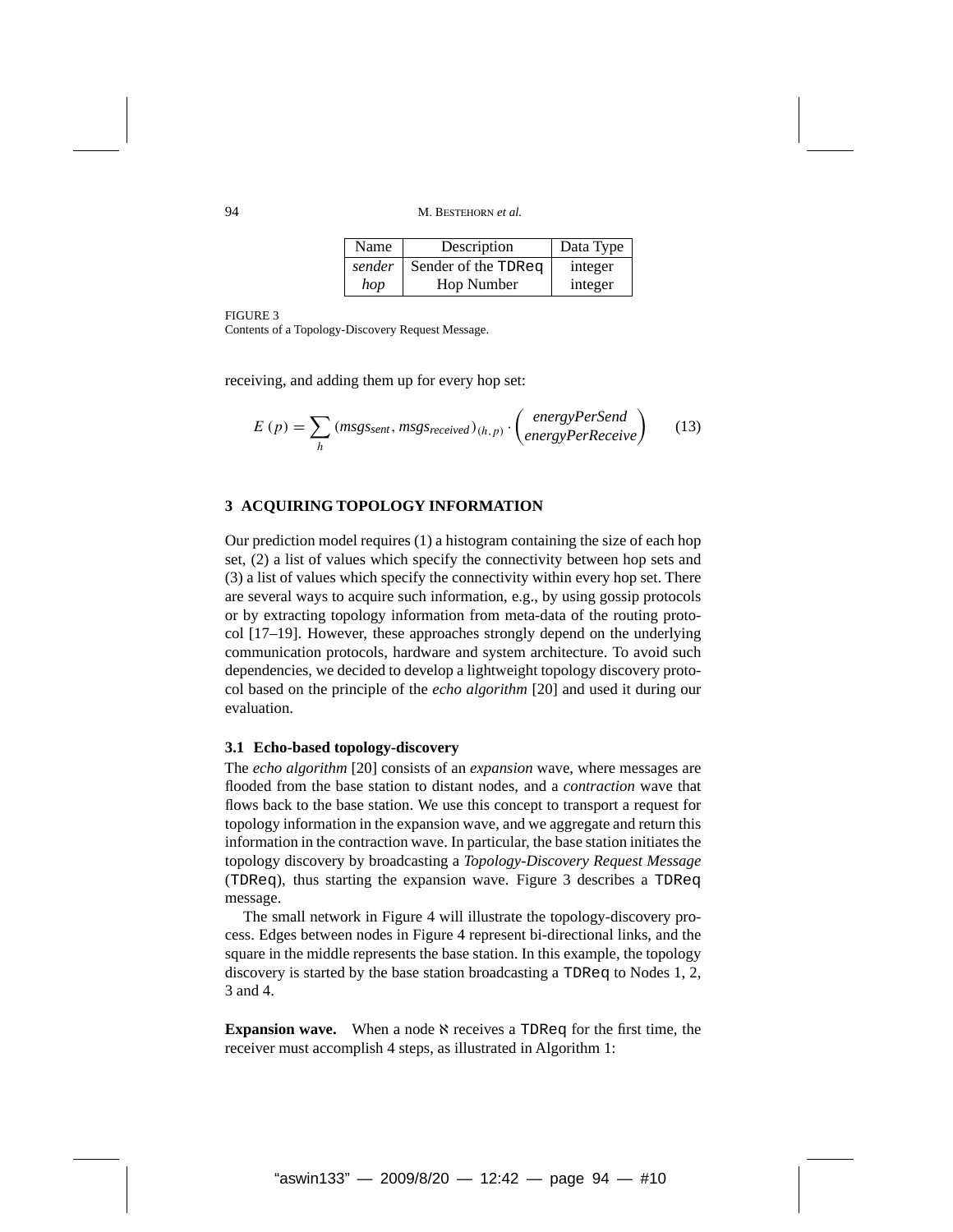

FIGURE 4 Example network to illustrate the topology-discovery process.

- 1. Create three empty node lists *uncles*, *siblings* and *children* (Line 3) and mark the *sender* of the TDReq as the parent node of  $\aleph$  (Line 5).  $\aleph$  also extracts the hop number *h* from the TDReq and stores it (Line 4).
- 2. Broadcast own request message with an incremented hop number. The sender value must be the ID of  $\aleph$  (Lines 6–8).
- 3. Start a timeout (Line 9) to ensure that  $\aleph$  does not wait forever for potential children. The length of the timeout should be sufficiently long to allow the children to receive, process and rebroadcast the Topology-Discovery Request.
- 4. Wait until the timeout expires or messages belonging to the contraction wave have been received from all children, then start the contraction wave.

In the example in Figure 4, Nodes 1, 2, 3 and 4 receive the TDReq from the base station, thus mark the base station as their parent node, rebroadcast the TDReq with an incremented hop counter and start a timeout to wait for further TDReq (cf. Lines 5–9 of Algorithm 1).

After receiving the first TDReq and while waiting for the timeout of Line 9, a node can receive further TDReq messages, since every node broadcasts its own TDReq message (see Step 2 above). As illustrated in Figure 2, any broadcast can reach a node in 3 ways: direct, indirect and backwards. Depending on the originator of the TDReq message, a node that receives a TDReq message must modify one these lists:

– **Uncles**: This case corresponds to the direct reachability case where a node with a distance of *h* hops to the base station receives a TDReq from a node with distance  $h - 1$ . The first TDReq received is from the parent node in the previous hop set  $H[h - 1]$ . Every further TDReq corresponds to an additional connection from the *h*-th hop set to the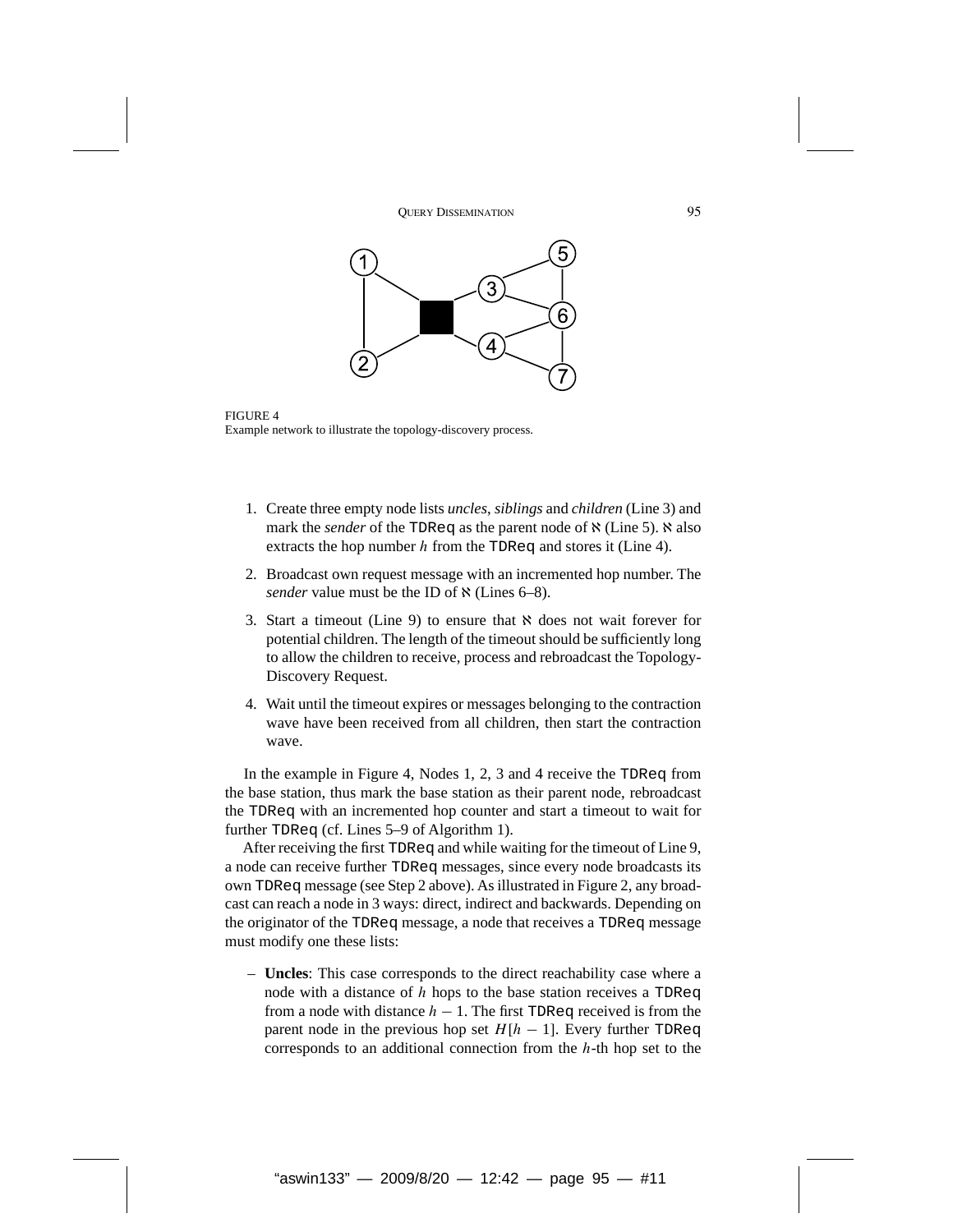|              | <b>Algorithm 1</b> : Handling of incoming TDReq messages.                |  |  |
|--------------|--------------------------------------------------------------------------|--|--|
|              | 1 upon receive:TopologyDiscoveryRequest req                              |  |  |
| $\mathbf{2}$ | <b>if</b> req is the first TDReq received <b>then</b>                    |  |  |
| 3            | create empty lists <i>uncles</i> , <i>siblings</i> and <i>children</i> ; |  |  |
| 4            | $myhop = req.hop;$                                                       |  |  |
| 5            | $myparent = req.sender;$                                                 |  |  |
| 6            | $req.hop++;$                                                             |  |  |
| 7            | req.sender $=$ this;                                                     |  |  |
| 8            | rebroadcast(req);                                                        |  |  |
| 9            | startTimeout(NoChildren);                                                |  |  |
| 10           | else                                                                     |  |  |
| 11           | <b>if</b> req.hop $==$ myhop+2 and req.parent $=$ this <b>then</b>       |  |  |
| 12           | $children += req.sender$                                                 |  |  |
| 13           | <b>if</b> req.hop $==$ myhop+1 <b>then</b>                               |  |  |
| 14           | siblings $+=$ req. sender                                                |  |  |
| 15           | <b>if</b> req.hop $==$ myhop <b>then</b>                                 |  |  |
| 16           | uncles $+=$ req.sender                                                   |  |  |
| 17           |                                                                          |  |  |

**Algorithm 1**: Handling of incoming TDReq messages.

previous hop set *h* − 1. Line 16 adds every sender of all TDReq after the first TDReq to *uncles*.

- **Siblings**: Corresponding to the case of indirect reachability, this occurs when a node with a distance of *h* hops to the base station receives a TDReq message from a node with the same distance to the base station. The sender of the node thus is a sibling of the receiver and therefore must be added to the *siblings* list (Line 14).
- **Children**: This corresponds to backwards reachability, where a node receives a TDReq from a node whose distance to the base station is larger. If *id<sub>parent</sub>* contained in such a TDReq is the identifier of the current node, the sender is a child and thus is inserted into the *children* list. If *idparent* does not equal the identifier of the current node, the message can be ignored to avoid that children are counted multiple times by nodes in  $H[h]$  (Line 12).

In the example in Figure 4, Node 1 receives a TDReq message from Node 2. Since Node 2 has incremented the hop counter before rebroadcasting, Node 1 adds Node 2 to its *siblings* list and continues to wait until the timeout in Line 9 expires. Similarly, Node 2 will add Node 1 as a sibling and start the contraction wave once the timeout expired, sine both Node 1 and 2 do not have any children. Assuming that Node 3 rebroadcasts the TDReq message prior to Node 4, Node 3 is parent of Nodes 5 and 6. When Node 3 receives TDReq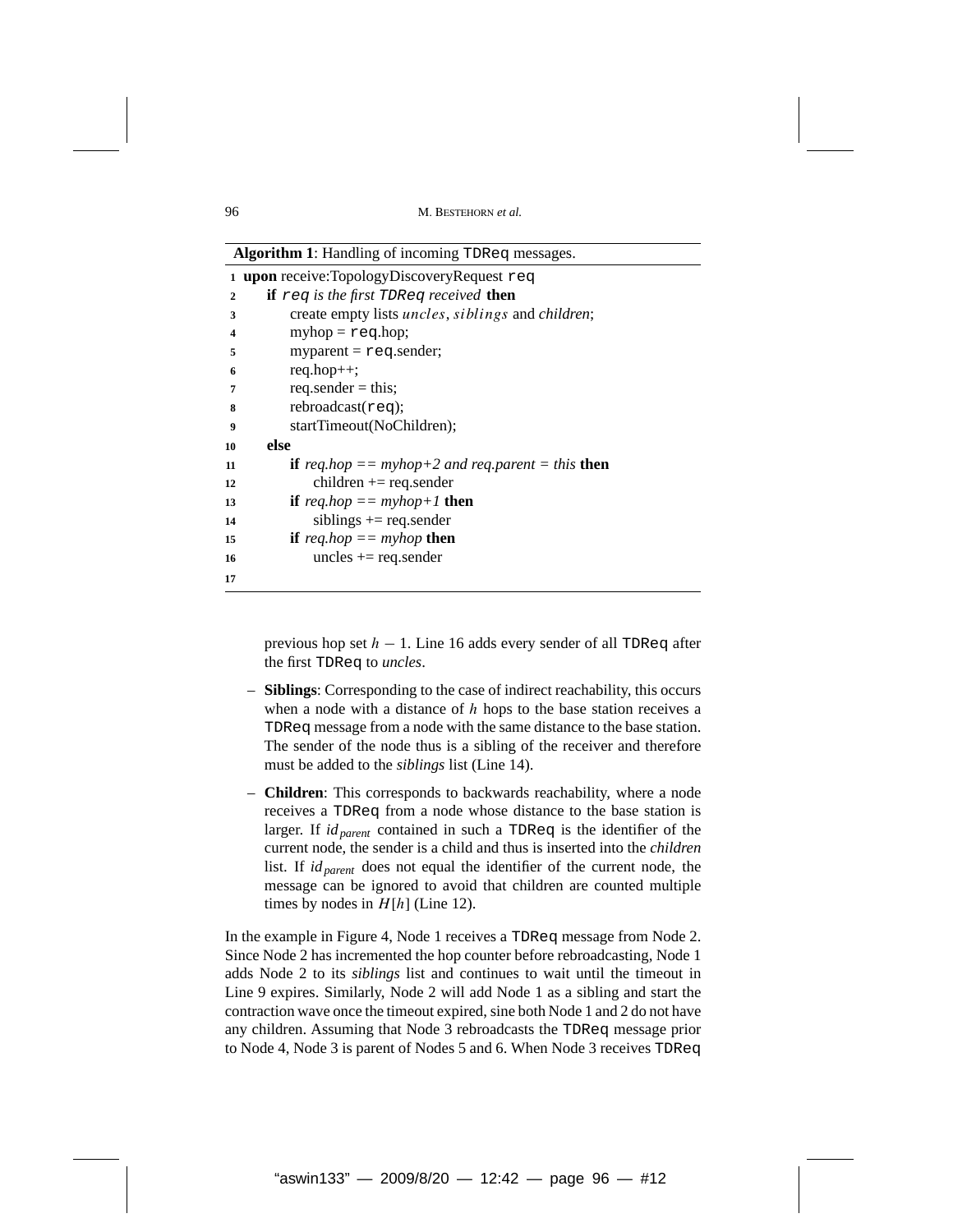messages from Nodes 5 and 6, both are added to the *children* list. Once Node 4 rebroadcasts its TDReq message, Node 6 will receive this message and add Node 4 to the *uncles* list.

Algorithm 2 shows the possible transitions from the expansion to the contraction wave.

Leaf nodes like Nodes 1, 2, 5, 6 and 7 in Figure 4 will wait until their timeout expires and initiate the contraction phase, since their list of children is empty (cf. Line 5 in Algorithm 2). The list of children is only used to determine when the topology information of all children has been collected, i.e., Node 3 will wait for Nodes 5 and 6 to send their aggregated topology information until it compiles its topology information and sends it to the base station/parent node (Line 10 of Algorithm 2). The initiation of the contraction wave and the aggregation of topology information is described next.

**Contraction wave.** The contraction wave starts on leaf nodes where the timeout (cf. Step 3 above) expires without any incoming response messages. After the timeout has expired, the leaf node will execute Algorithm 3 in order to initialize the data structures required.

After the initialization, the leaf node creates a *Topology-Discovery Response Message* (TDResp) containing these lists. This response message

|                         | <b>Algorithm 2:</b> Transitions from expansion to contraction phase. |  |  |
|-------------------------|----------------------------------------------------------------------|--|--|
| $\mathbf{1}$            | upon timeout NoChildren                                              |  |  |
|                         | <b>if</b> <i>children</i> $!=$ { <b>} then</b>                       |  |  |
| 3                       | startTimeout(WaitForChildren)                                        |  |  |
| $\overline{\mathbf{4}}$ | <b>if</b> <i>children</i> == $\{\}$ <b>then</b>                      |  |  |
| 5                       | msg=compileInformationLeaf();                                        |  |  |
| 6                       | send msg to parent;                                                  |  |  |
| 7                       |                                                                      |  |  |
| 8                       | <b>upon</b> timeout WaitForChildren or AllChildrenResponded          |  |  |
| 9                       | msg=compileInformationFromChildren();                                |  |  |
| 10                      | send msg to parent;                                                  |  |  |
| 11                      |                                                                      |  |  |

**Algorithm 3**: Algorithm for histogram initialization at leaf nodes.

 $/*$  Called if node is a leaf node  $*$ **<sup>1</sup> method** compileInformationLeaf 2 histogram $[0]=1$ ; **<sup>3</sup>** connectivity=(count(uncles)+1,1); **<sup>4</sup>** interconnectivity=(count(siblings),1); 5 return histogram, connectivity, interconnectivity; **6**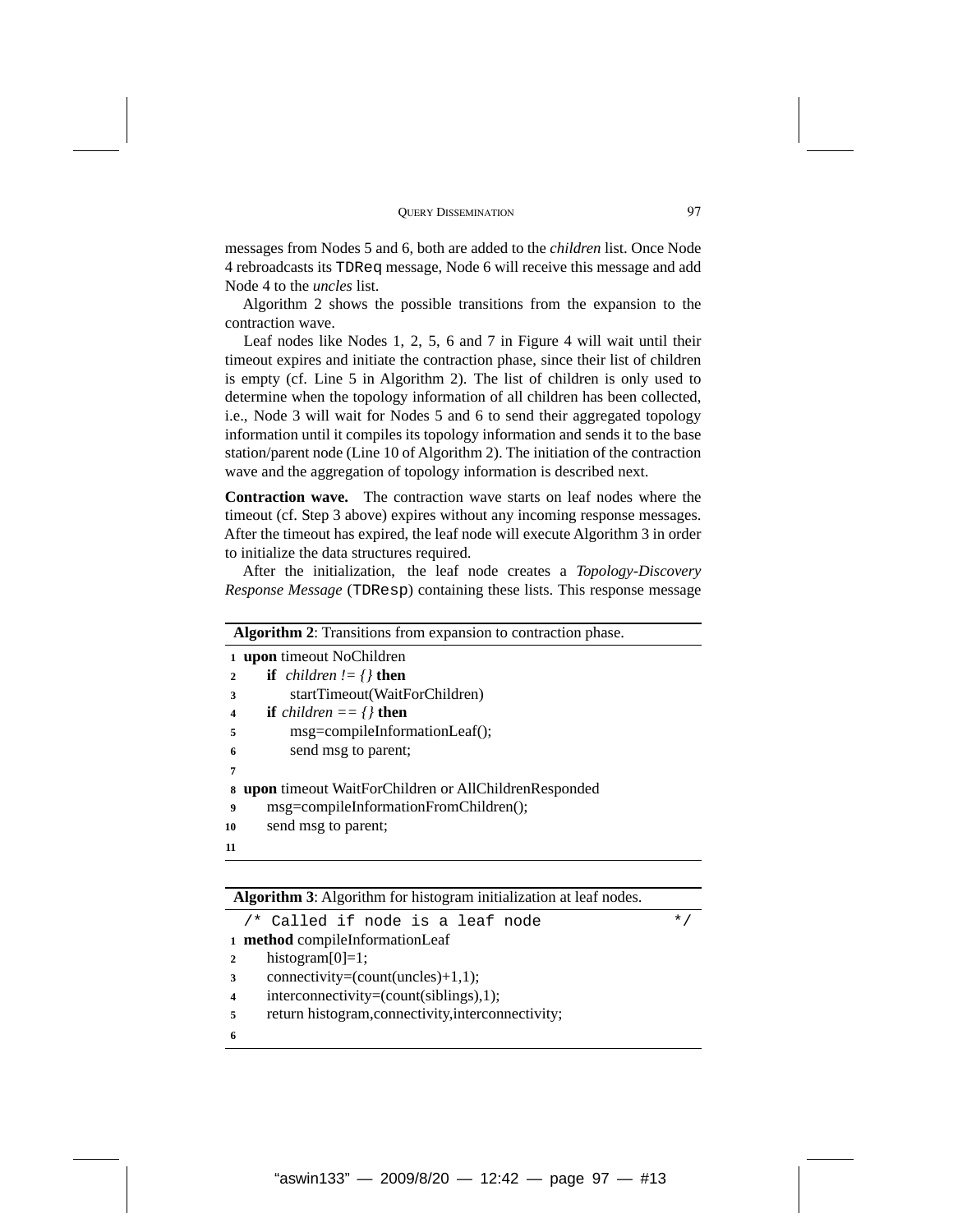is sent from every leaf node, e.g., Nodes 1, 2, 5, 6 and 7 in Figure 4, to its corresponding parent node, i.e., the node from which the first TDReq has been received.

In case the node has children, i.e., *children* is not empty, the node will wait for all children to return their response message (Line 8 in Algorithm 2). To avoid endless waiting because a child fails to return its response message, we limit the waiting time for children with a sufficiently large timeout. When either this timeout expires, or if all children have responded, the lists of all children must be aggregated as illustrated in Algorithm 4:

|              | Algorithm 4: Methods histogram creation and aggregation. |           |  |  |
|--------------|----------------------------------------------------------|-----------|--|--|
|              | /* Called if node is a non-leaf node                     | $\star$ / |  |  |
| $\mathbf{1}$ | method compileInformationFromChildren                    |           |  |  |
| $\mathbf{2}$ | foreach <i>child</i> do                                  |           |  |  |
| 3            | combine child.histogram into Histogram;                  |           |  |  |
| 4            | combine child.connectivity into Connectivity;            |           |  |  |
| 5            | combine child.interconnectivity into InterConnectivity;  |           |  |  |
| 6            | shift Histogram by 1 to the right;                       |           |  |  |
| 7            | shift Connectivity by 1 to the right;                    |           |  |  |
| 8            | shift Interconnectivity by 1 to the right;               |           |  |  |
| 9            | $Histogram[0]=1;$                                        |           |  |  |
| 10           | Connectivity[0]=(count(uncles) + 1,1);                   |           |  |  |
| 11           | InterConnectivitgy[0]=(count(siblings),1);               |           |  |  |
| 12           | return Histogram, Connectivity, InterConnectivity;       |           |  |  |
| 13           |                                                          |           |  |  |

The lists of the child nodes are combined by adding the entries, i.e., Position *i* of the resulting lists contains the sum of the list entries of the children (Lines 2–5). In Lines 6 to 8 the entries are shifted by 1 entry to the right to make space for the list entries of the current node. As a last step, the topology information of the current node is aggregated by counting uncles and siblings (Lines 9–11) and written into the first position of the list. The results are sent to the parent node of the current node, as described in Line 10 of Algorithm 2.

**Computing the topology information at the base station.** After the base station receives all Topology-Discovery Responses from its children, it aggregates information in the same way as described in Algorithm 4, but transforms the connectivity and interconnectivity lists into floating point numbers. Every tuple is transformed by dividing the first entry by the second, resulting in the average number of connections per node in the specific hop set. Histogram, connectivity and interconnectivity are stored locally for the reachability-prediction algorithm.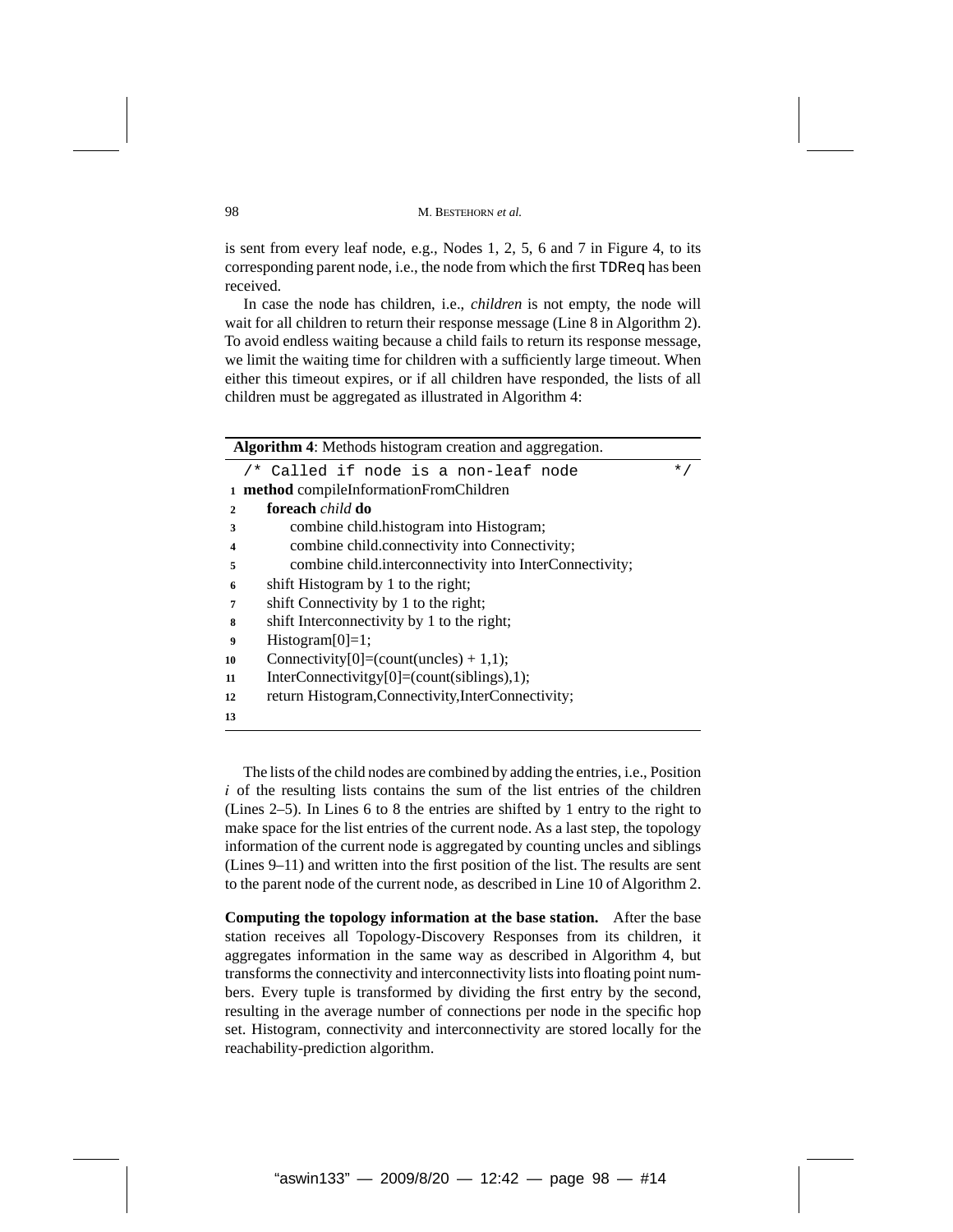**Energy cost and message size for Topology-Discovery Protocol.** As every node broadcasts one Topology-Discovery Request and sends one Topology-Discovery Response, the energy costs per node are:

$$
E_{Node} = E_{send}(b_1) + E_{send}(b_2) + AverageNodeDegree * (E_{rcv}(b_1) + E_{rcv}(b_2))
$$
\n(14)

The value  $b_1$  stands for the number of bytes in the Topology-Discovery Request of the node, *b*<sup>2</sup> is the number of bytes in the Topology-Discovery Response. In Section 4.1 we will calculate energy consumption of the Topology-Discovery Protocol, and we will show that it pays off after a few query disseminations to collect this information in order to estimate a "good" *p*.

# **4 EVALUATION**

In this section we evaluate the prediction model with different node setups using simulations and a deployment of 17 Sun SPOT sensor nodes [2]. We compare the predictions to the query dissemination in simulated networks of up to 425 nodes and in a real sensor network. We show the following:

- 1. For all networks simulated and the real sensor network, the accuracy of the reachability prediction based on the topology information is high.
- 2. The energy saved clearly outweighs the inaccuracy related to the probabilistic flooding.

Our model produces stochastic results for the average case, i.e., it works well for sufficiently dense networks or for large numbers of trials. Thus, we expect a small deviation between the predicted values and experimental results.

# **4.1 Simulations**

For the simulation we used our *Karlsruhe Sensor Networking Simulator* [21], which is interface-compatible to Sun SPOT sensor nodes. This enables us to deploy the prediction model and the topology-discovery protocol in both the simulated environment and the real deployment.

**Simulation setup.** To evaluate our approach with a wide range of parameters, we generated networks of varying node densities and two different topologies.

1. **Uniform**: This topology is an example for a sensor deployment that has been carefully planned to provide a defined coverage of a region. The nodes are distributed uniformly in a circular area with a radius of 30 units around the base station, as illustrated in Figure 5(a). We used a fixed radius and varied the average number of neighbors (the *average*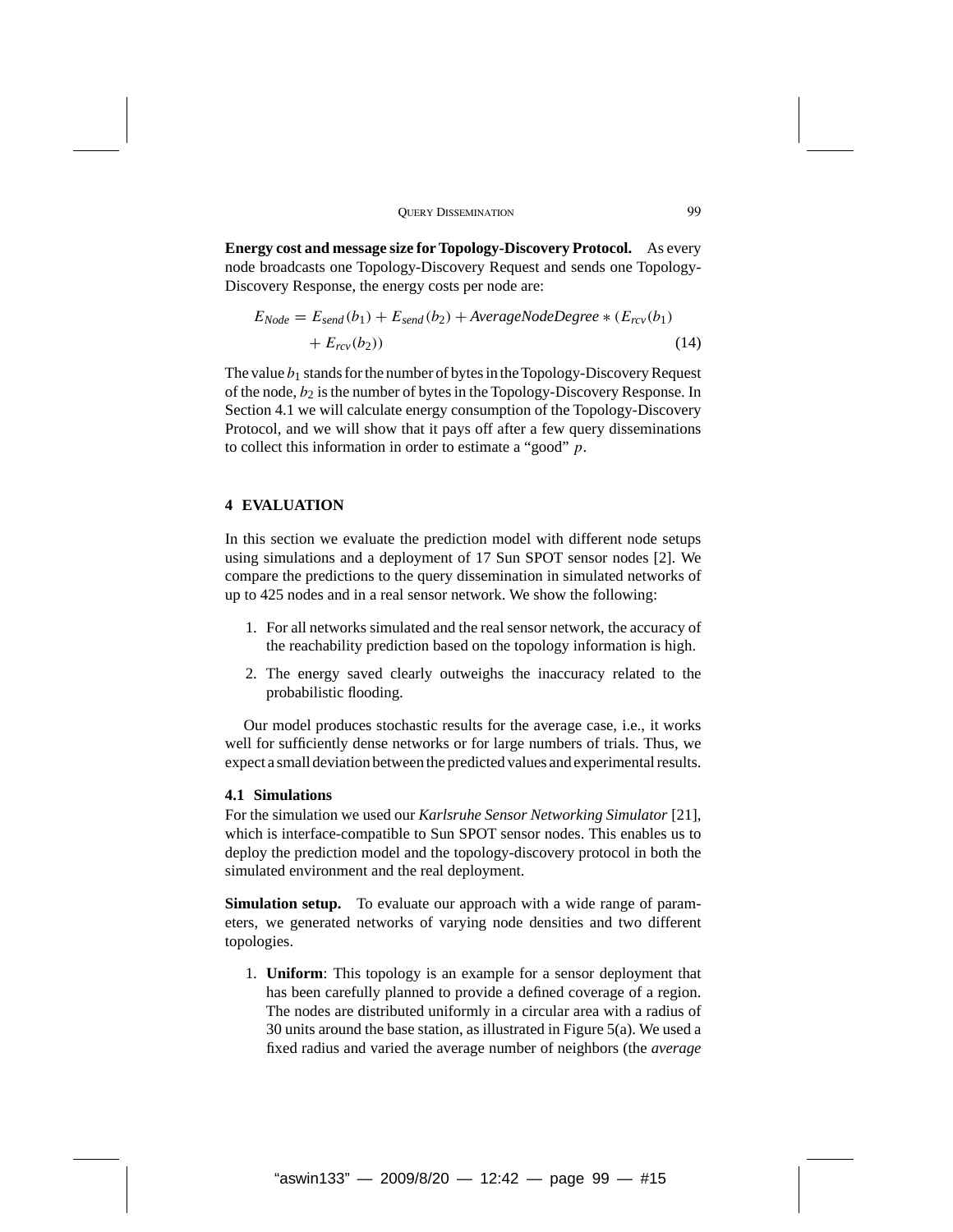

(a) Example: Uniform Topology (Node Degree 12)

(b) Example: Gaussian Topology (325 Nodes)

## FIGURE 5

Exemplary node distributions with 325 nodes.

*node degree*) for every node from 4 to 16 to create topologies ranging from sparse to dense.

2. **Gaussian**: This topology corresponds to a "smart-dust" scenario where the nodes are arbitrarily poured into the area, e.g., from an airplane flying over a forest fire. The placement of nodes follows a Gaussian distribution. In particular, we use Gaussian sampling with the center of the environment as mean and a standard deviation of 18 units to place the nodes. Again, the area covered has a size of 30 units. For our simulations, we vary the number of nodes from 125 to 425. As shown in in Figure 5(b), most nodes are located close to the center, and the further away from the base station, the lower the node density. Because some of the nodes close to the edge of the area are disconnected from the network, even a rebroadcast probability of  $p = 1.0$  will not deliver the query to all nodes.

We generated 40 instances for each parameter setup to exclude stochastic errors. To enable a comparison between both topology types, Table 1 shows

| Average Node Degree Used Sensors |     |  |
|----------------------------------|-----|--|
|                                  | 125 |  |
| 8                                | 225 |  |
| 12                               | 325 |  |
| 16                               | 425 |  |

#### TABLE 1

Average node degree in Uniform scenario and number of nodes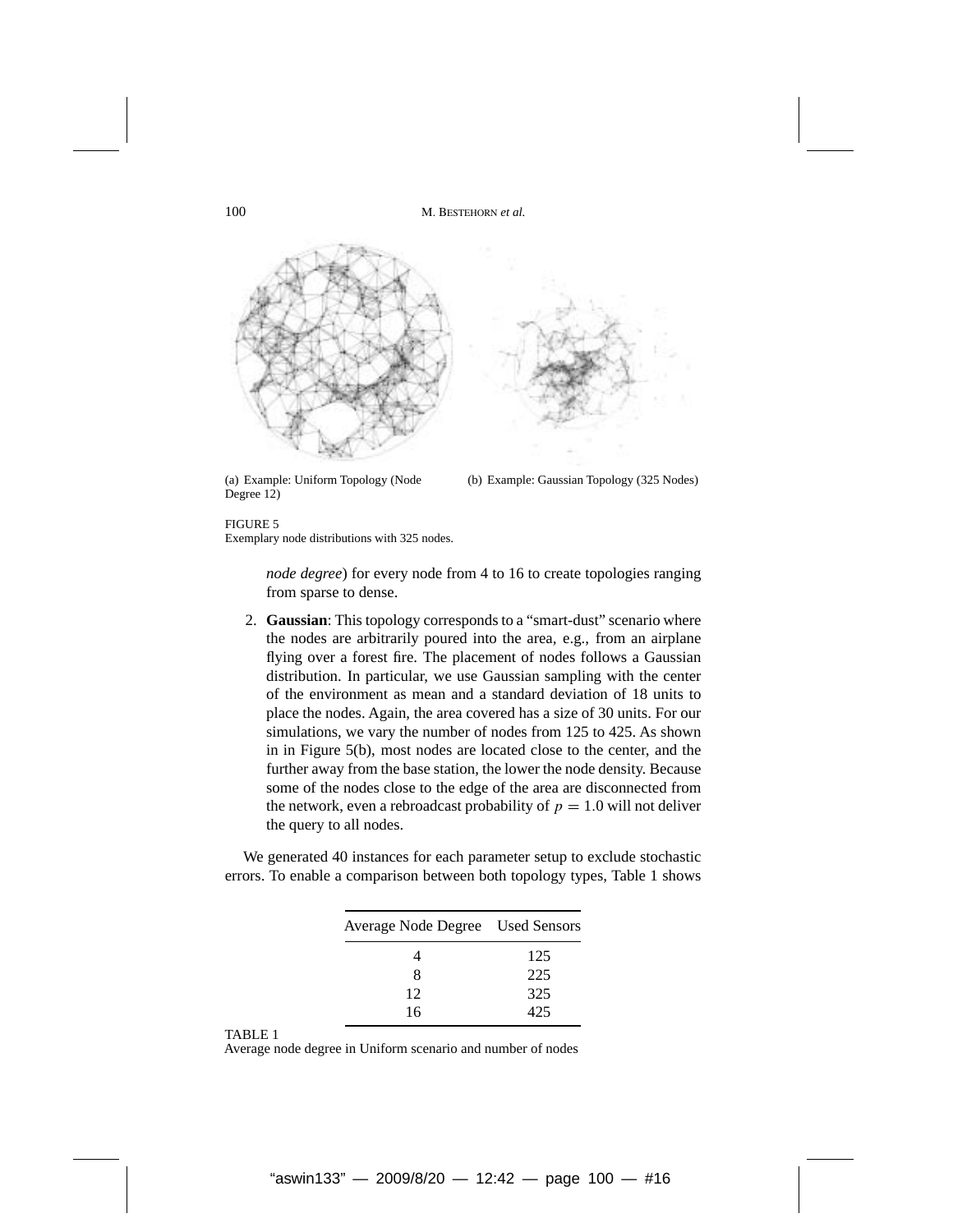which node degree in uniform node distributions equals which number of nodes.

**Energy consumption parameters.** In order to determine the energy consumption for (1) a simulated query dissemination and (2) the energyconsumption prediction, the costs of sending and receiving a message of a certain size must be calculated. We obtained the energy consumption from an analysis [22] of MICAz [1] nodes. [22] measured the energy consumption for standard TinyOS [23] messages with a payload *b* of up to 28 bytes sent/received:

*EnergyForSending(b)* = 0*.*185191 mAs + *(b* − 28*byte)* ∗ 2*.*48461 mAs ∗ 10−<sup>5</sup> (15) *EnergyForReceiving(b)* = 0*.*042 mAs + *(b* − 28*byte)* ∗ 2*.*47915 mAs ∗ 10−<sup>5</sup> (16)

**Experiment execution.** We evaluated each topology in four steps:

- **Step 1** Fetch the required topology information using the topology-discovery protocol of Section 3.
- **Step 2** Predict the total reachability  $R(p)$  for rebroadcast probabilities  $p = \{0, 0.05, \ldots, 1\}.$
- **Step 3** For each rebroadcast probability, simulate 120 query disseminations and count the number of messages sent and received.
- **Step 4** Compute the energy consumption using Equations (15) and (16).

**Simulation results.** Figures 6 and 7 show the results of our reachability and energy-consumption prediction for uniform/Gaussian node distributions. The energy savings are large. Consider Figure  $6(d)$ . Simple flooding ( $p = 1$ ) consumes about 370 mAs. According to our model, all nodes are reached with  $p_0 = 0.6$ . Thus, we save 37% energy as compared to rebroadcasting at every node.

Our prediction is good in sparse networks, i.e., for 125 nodes or an average node degree of 4. For dense networks, our prediction tends to underestimate the reachability and energy consumption. The reason for this is that our model does not consider backwards reachability: In dense networks, many nodes receive a broadcast from nodes that are more hops away from the base station than the receiver. Due to the fact that our model neglects these transmissions, we estimate a number of nodes reached that is smaller than observed in the simulations. However, this does not limit the applicability of our model. When calculating the rebroadcast probability*p* from an underestimation, *p* is slightly larger than necessary, i.e., it includes some margin of safety, and the predicted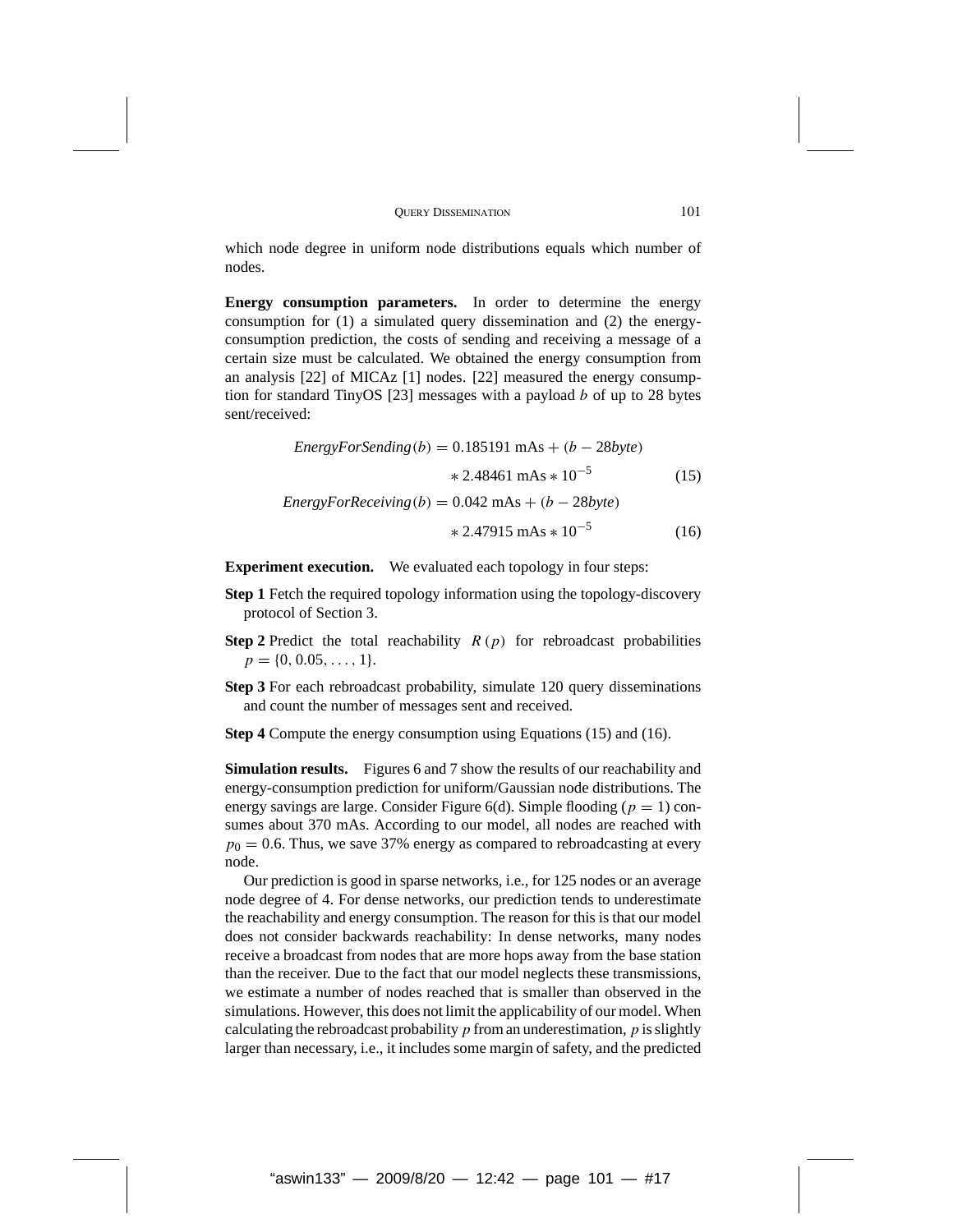

FIGURE 6

Comparison of simulated reachability/energy cost in uniform scenarios.

number of nodes should be reached. As Figure 7 shows, the predictions for the Gaussian scenarios are more accurate than the ones for the uniform scenarios. Recall that in Gaussian scenarios, some nodes are placed so far from the base station that the network becomes disconnected.

**Topology-Discovery and Reachability-Prediction payoff.** Now we will show that the topology-discovery pays off after a a few query disseminations. Assume a uniform scenario with 425 nodes, average node degree 16 and a reachability of about 99%. In this scenario, our prediction of  $p_0$  saves 150 mAs (see Figure 6(d)): Using a rebroadcast probability of  $p = 0.6, 220$  mAs are consumed to reach all nodes. In comparison, simple flooding  $(p = 1)$  consumes 370 mAs. However, the topology discovery requires energy as well. According to Formulae (14)–(16), the Topology-Discovery Protocol consumes 722 mAs:

$$
E_{TopDisc} = 0.1871 \frac{\text{mAs}}{Broadcast} \cdot 425 \text{ Node} \cdot 2 \frac{Broadcasts}{Node} + 0.0414 \frac{\text{mAs}}{Receive} \cdot 425 \text{ Node} \cdot 2 \frac{Broadcasts}{Node} \cdot 16 \frac{Receive}{Broadcast}
$$

$$
= 722.0745 \text{ mAs} \qquad (17)
$$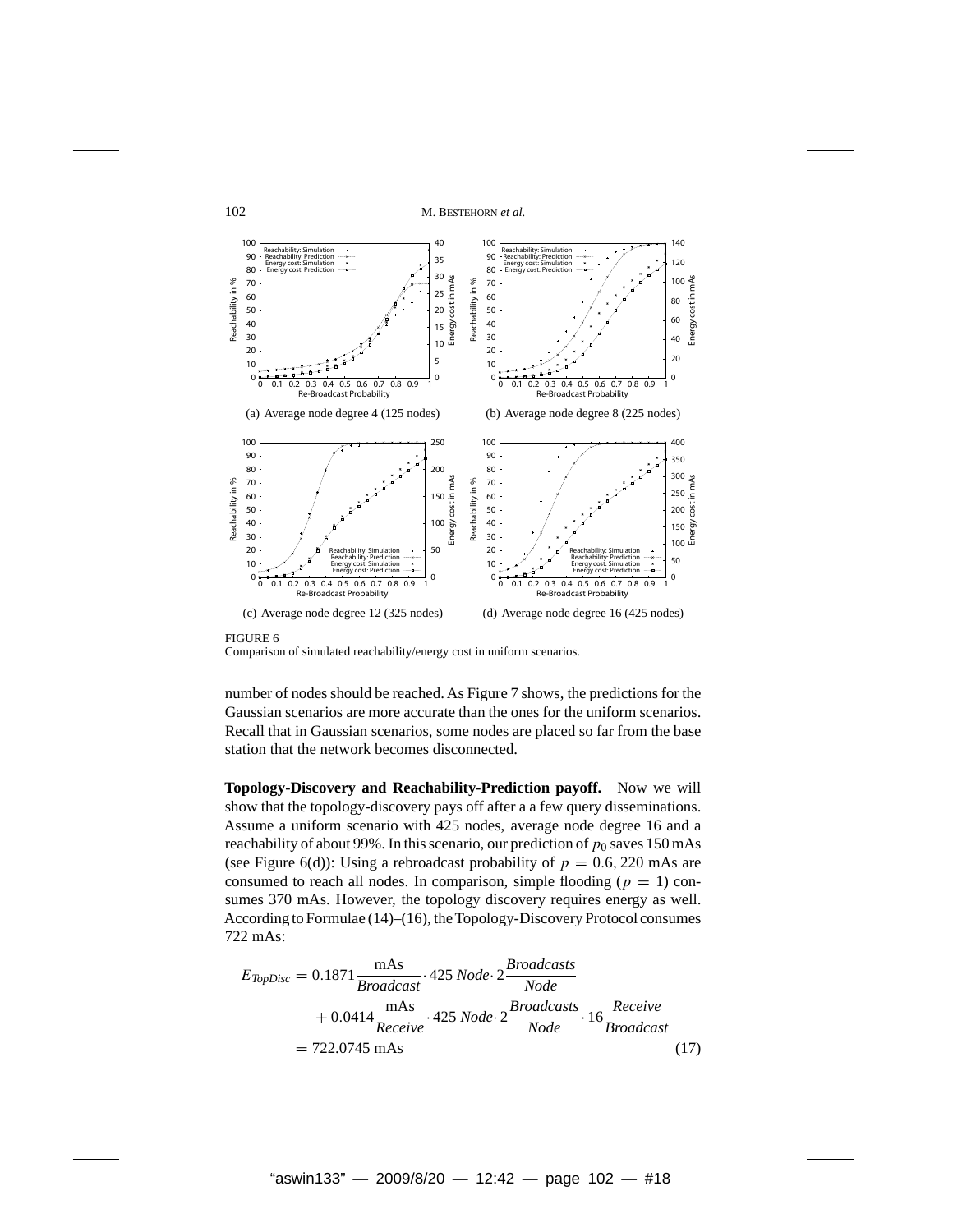

FIGURE 7 Comparison of simulated reachability/energy cost in Gauss scenarios.

In this particular uniform scenario, topology discovery pays off after 5 query disseminations. A calculation for the Gaussian topology yields similar results. Generally the topology discovery will pay off for any kind of densely connected sensor network after a few query disseminations, compared to simple flooding. As the analysis in [15] has shown, there exists a  $p_0 < 1$  such that probabilistic flooding reaches all nodes for most sensor networks. Our prediction model allows to precompute  $p_0$  and then disseminate the query using a rebroadcast probability close or equal to  $p_0$ , thus saving energy.

# **4.2 Sun SPOT deployment**

We have tested our model and the topology-discovery protocol in a real environment. Figure 8 shows 17 Sun SPOT sensor nodes (circles) and a base station (square) deployed in our offices. Each node counts and stores locally the number of incoming and outgoing messages as well as the sizes of the messages in bytes.

We have repeated the following experiment 10 times:

1. Disseminate a query using simple flooding  $(p = 1)$  to determine the number of nodes that can be reached. This is necessary, because in real deployments external factors such as metal doors or electrical devices can prevent nodes from being reached in any case.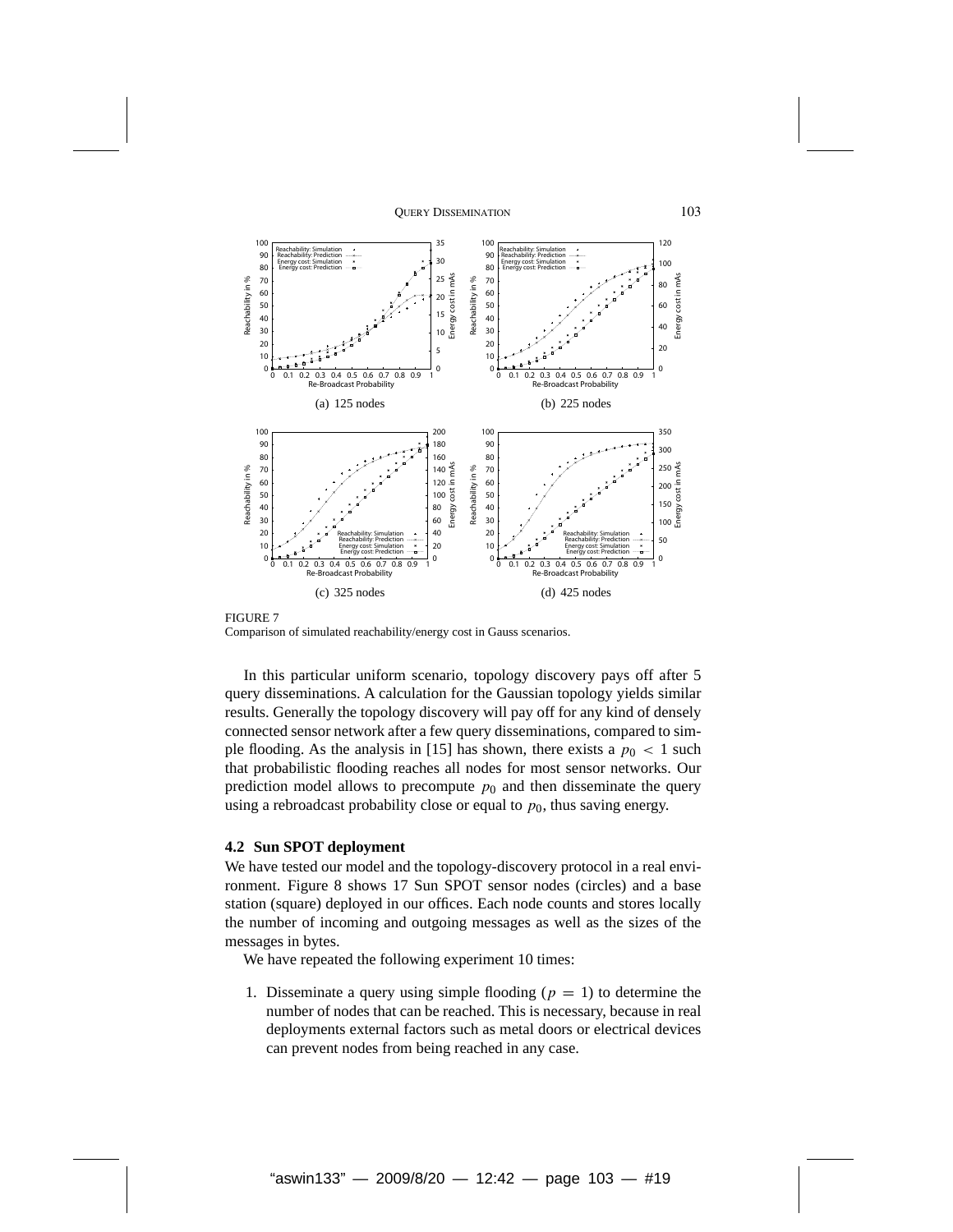

FIGURE 8 Map of 17 Sun SPOTs and a Base Station deployed at the IPD.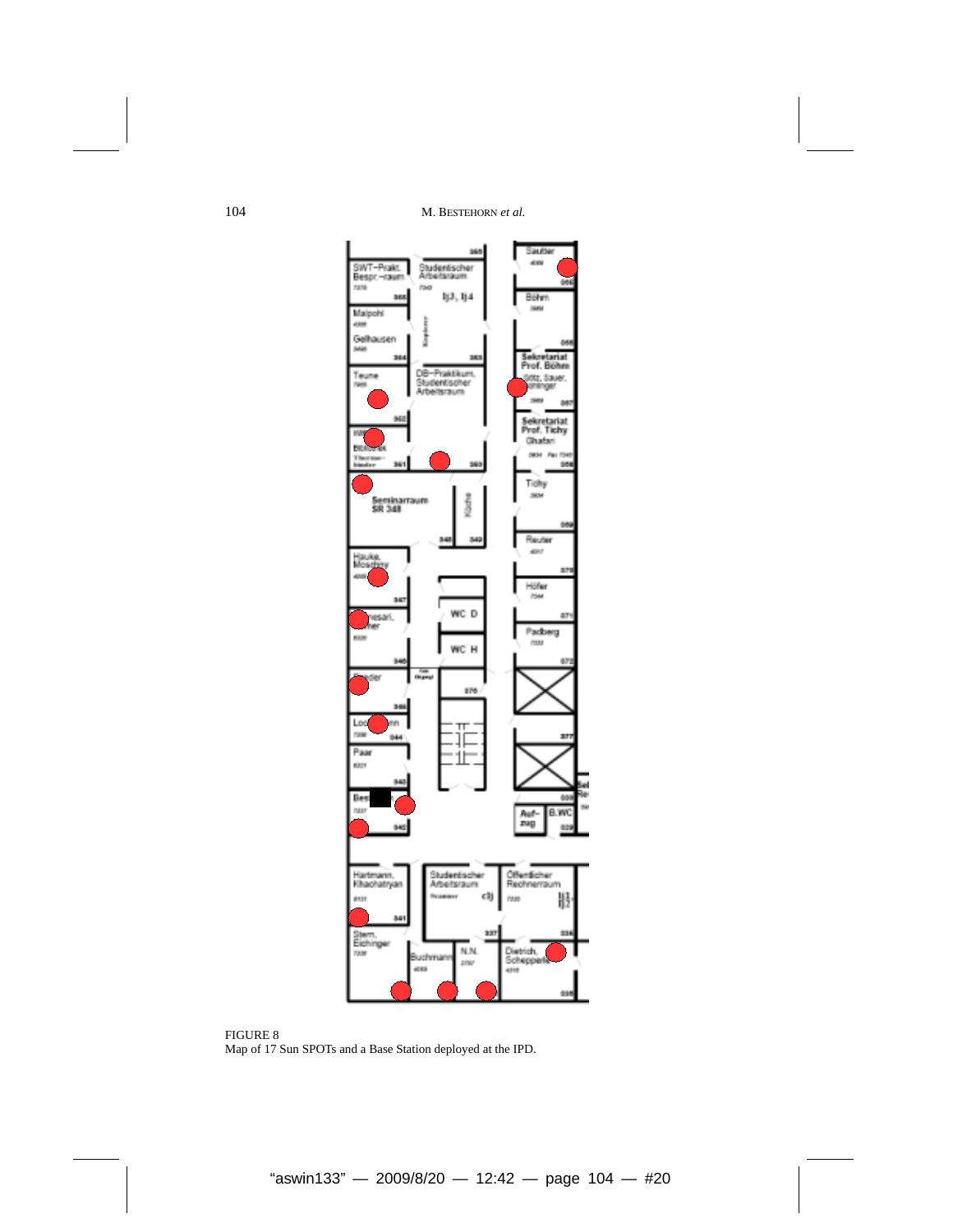| Flooding      | Avg. Reached     | Messages | Messages |
|---------------|------------------|----------|----------|
|               | Nodes (of $17$ ) | Sent     | Received |
| Simple        | 16.3             | 16.3     | 63.8     |
| Probabilistic | 15.4             | 10.2     | 34       |

### TABLE 2

Result of the flooding experiment using the Sun SPOT deployment

- 2. Fetch the topology data using the topology-discovery protocol.
- 3. Predict the number of nodes reached with different values for the rebroadcast probability *p* based on the topology information collected. Determine  $p_0$ , the lowest rebroadcast probability where a reachability of 100% is predicted.
- 4. Disseminate a query message into the network using probabilistic flooding with a rebroadcast probability of  $p_0$ .

Table 2 shows the average results for the 10 experiments: Generally, the accuracy of the prediction and thereby the number of nodes reached with  $p_0$  is good, even though there is a small difference between the 16.3 nodes reached by simple flooding compared to the probabilistic flooding with 15.4 nodes reached on average. The nodes that were not reached were always the two nodes in the north east corner of the building, which have only one link to the rest of the network. With simple flooding, external factors like metal doors or electric devices might prevent these nodes from obtaining the query. Probabilistic flooding further decreases the probability that these nodes receive the query by  $(1 - p)$ .

Furthermore, Table 2 confirms that the number of messages sent and received with probabilistic flooding is much lower than the one with the simple flooding. The amount of energy saved due to reduced communication clearly outweighs the small inaccuracy of the prediction. Since wireless sensor networks cannot guarantee 100% reachability anyway, a small deviation in the prediction of the number of nodes reached does not limit the applicability of our approach.

# **5 CONCLUSION**

Realizing energy-efficient query dissemination in sensor networks is challenging, even more if a predictable reachability and energy usage is required. In general, unnecessary transmissions should be avoided to save energy. It requires knowledge of the sensor network to find out which transmissions are actually required. However, obtaining this information comes with a communication overhead.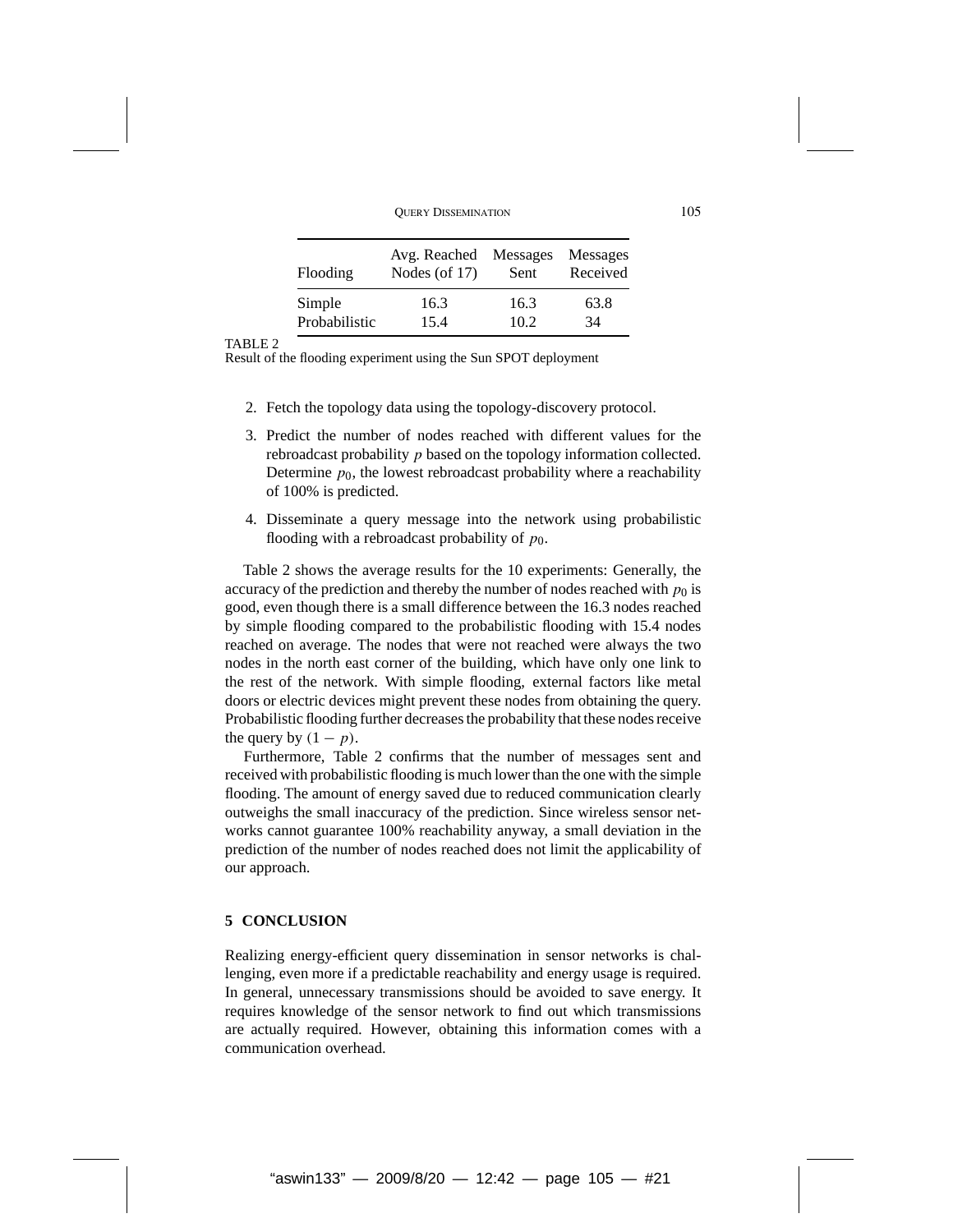In this paper we have used probabilistic flooding as a model to explore the relations between (1) energy consumption of the query-dissemination phase, (2) the number of nodes reached and (3) the energy spent to gather structural information about the network which is required to parametrize probabilistic flooding. In particular, we have introduced an analytical model that enables the base station to estimate the reachability and energy consumption of probabilistic flooding based on connectivity information. Furthermore, we have shown how to gather this information efficiently, and we have computed the break-even point between energy saved and energy spent to obtain structural information. Both experiments with a simulator and an implementation with a testbed consisting of 17 SUN Spot nodes validate our findings.

#### **REFERENCES**

- [1] Xbow technology inc. wireless sensor networks. URL http://www.xbow.com.
- [2] SUN Microsystems Inc., Small Programmable Object Technology (SPOT). http://www.sunspotworld.com.
- [3] S. Madden, M. Franklin, J. Hellerstein, and W. Hong. Tag: a tiny aggregation service for ad-hoc sensor networks. *ACM SIGOPS Operating Systems Review*, 2002.
- [4] Y. Yao and J. Gehrke. Query processing in sensor networks. 2003.
- [5] Chalermek Intanagonwiwat, Ramesh Govindan, Deborah Estrin, John Heidemann, and Fabio Silva. Directed diffusion for wireless sensor networking. *IEEE/ACM Transactions on Networking*, 2003.
- [6] Samuel R. Madden, Michael J. Franklin, Joseph M. Hellerstein, and Wei Hong. Tinydb: an acquisitional query processing system for sensor networks. *ACM Transactions on Database Systems*, 2005.
- [7] Yong Yao and Johannes Gehrke. The cougar approach to in-network query processing in sensor networks. *ACM SIGMOD Record*, 2002.
- [8] Katia Obraczka, Kumar Viswanath, and Gene Tsudik. Flooding for reliable multicast in multi-hop ad hoc networks. 2001.
- [9] Sze-Yao Ni, Yu-Chee Tseng, Yuh-Shyan Chen, and Jang-Ping Sheu. The broadcast storm problem in a mobile ad hoc network. In *MobiCom '99: Proceedings of the 5th annual ACM/IEEE international conference on Mobile computing and networking*, 1999.
- [10] David Simplot-Ryl, Ivan Stojmenovic, and Jie Wu. *Energy efficient backbone construction, broadcasting, and area coverage in sensor networks*. 2005.
- [11] Hyojun Lim and Chongkwon Kim. Multicast tree construction and flooding in wireless ad hoc networks. In *MSWIM '00: Proceedings of the 3rd ACM international workshop on Modeling, analysis and simulation of wireless and mobile systems*, 2000.
- [12] Wei Peng and Xi-Cheng Lu. On the reduction of broadcast redundancy in mobile ad hoc networks. In *MobiHoc '00: Proceedings of the 1st ACM international symposium on Mobile ad hoc networking & computing*, 2000.
- [13] Michael R. Garey and David S. Johnson. *Computers and Intractability; A Guide to the Theory of NP-Completeness*. 1990.
- [14] B. Williams and T. Camp. Comparison of broadcasting techniques for mobile ad hoc networks. In *Proceedings of the ACM International Symposium on Mobile Ad Hoc Networking and Computing (MOBIHOC)*, 2002.
- [15] B. Krishnamachari, S. Wicker, R. Bejar, M. Pearlman, and C. Critical density thresholds in distributed wireless networks. In *Communications, information and network security*, 2002.